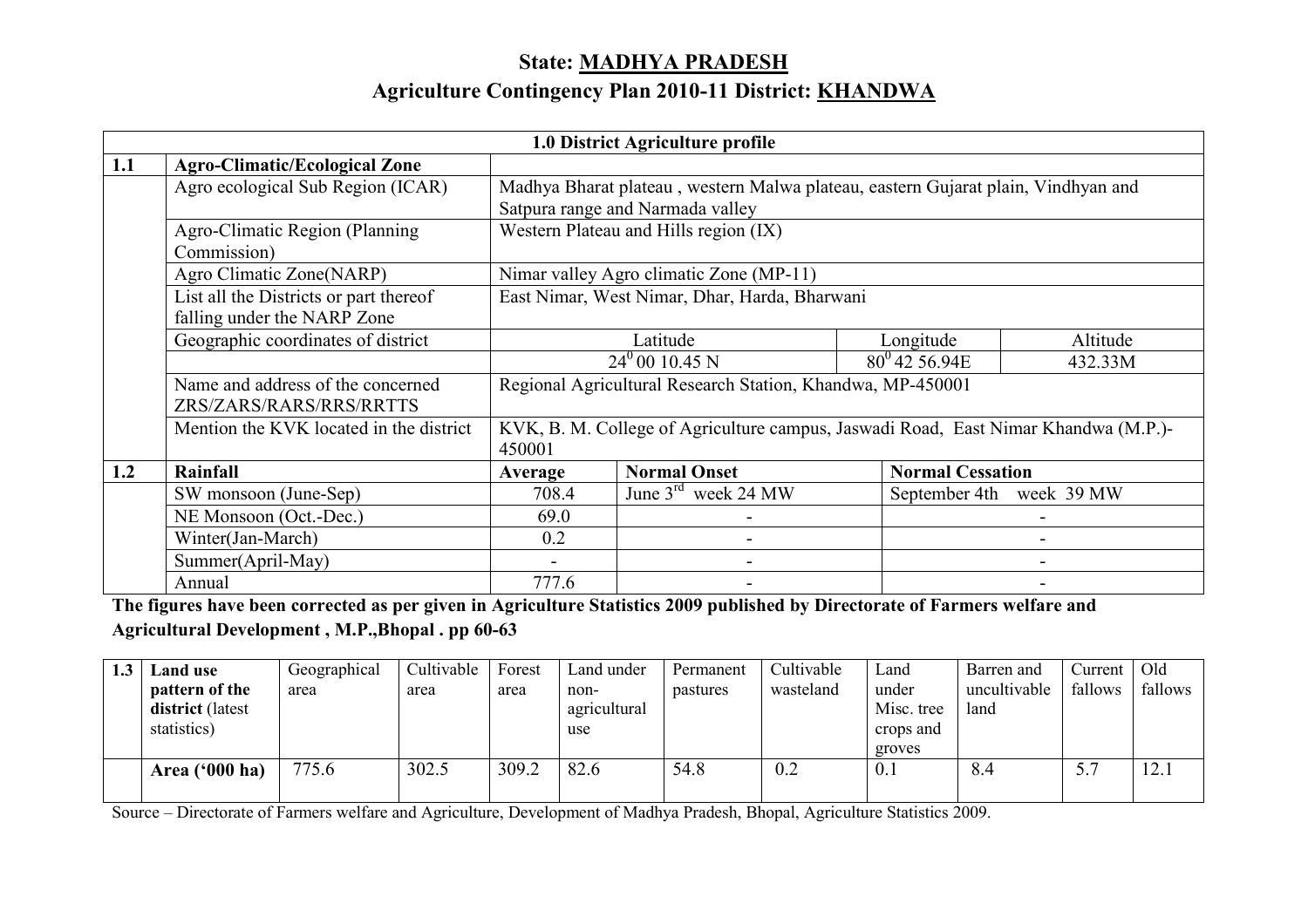| 1.4 | <b>Major Soils (common names like)</b> | Area ('000 ha) | Percent $(\% )$ of |
|-----|----------------------------------------|----------------|--------------------|
|     | red sandy loam deep soils (etc.,)*     |                | total              |
|     | Deep soils                             | 377.20         | 35.48              |
|     | Moderately deep soils                  | 195.00         | 18.34              |
|     | Shallow soils                          | 491.20         | 46.17              |

| 1.5 | <b>Agricultural land use</b> | Area ('000 ha) | Cropping<br>intensity <sup>%</sup> |
|-----|------------------------------|----------------|------------------------------------|
|     | Net sown area                | 300.6          | 128.0                              |
|     | Area sown more than once     | $84.2*$        |                                    |
|     | Gross cropped area           | 384.8          |                                    |

Normally it is from irrigated area .However in years when the good rains received in later part of the kharif (end of September or in October-November) then it also include some areas of rainfed .

| 1.6 | <b>Irrigation</b>                  | Area ('000 ha)           |                |                                    |  |  |  |  |  |
|-----|------------------------------------|--------------------------|----------------|------------------------------------|--|--|--|--|--|
|     | Net irrigated area                 | 122.8                    |                |                                    |  |  |  |  |  |
|     | Gross irrigated area               | 122.8                    |                |                                    |  |  |  |  |  |
|     | Rain fed area                      | 119.7                    |                |                                    |  |  |  |  |  |
|     | <b>Sources of Irrigation</b>       | Number                   | Area ('000 ha) | Percentage of total irrigated area |  |  |  |  |  |
|     | Canals                             |                          | 6.2            | 5.0                                |  |  |  |  |  |
|     | Tanks                              | 23                       | 10.0           | 8.1                                |  |  |  |  |  |
|     | Open wells                         | 47224                    | 77.2           | 62.8                               |  |  |  |  |  |
|     | Bore wells                         | 4036                     | 16.2           | 13.1                               |  |  |  |  |  |
|     | Lift irrigation schemes            | $\overline{\phantom{a}}$ |                | $\overline{\phantom{a}}$           |  |  |  |  |  |
|     | Micro-irrigation                   |                          | 13.2           | 10.7                               |  |  |  |  |  |
|     | Other sources (please specify)     |                          | 15.4           | 12.5                               |  |  |  |  |  |
|     | Total Irrigated Area               |                          | 122.8          |                                    |  |  |  |  |  |
|     | Pump sets                          |                          |                |                                    |  |  |  |  |  |
|     | No. of Tractors                    |                          |                |                                    |  |  |  |  |  |
|     | Groundwater availability and use*  | No. of blocks/           | <b>Number</b>  | Quality of water (specify the      |  |  |  |  |  |
|     | (Data source: State/Central Ground | Tehsils                  |                | problem such as high levels of     |  |  |  |  |  |
|     | water Department /Board)           |                          |                | arsenic, fluoride, saline etc)     |  |  |  |  |  |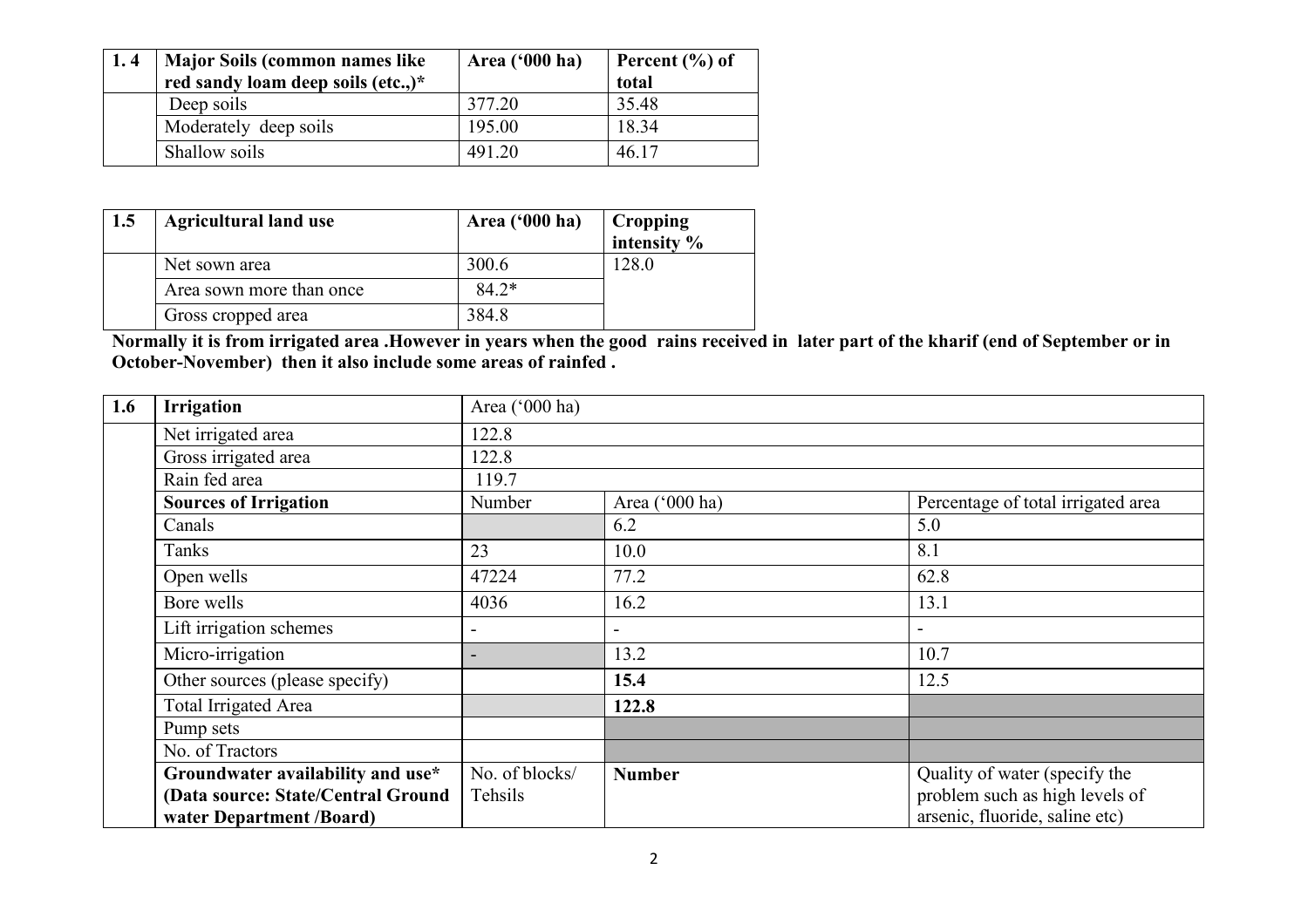| Over exploited                                                                                                  |                                   |      |
|-----------------------------------------------------------------------------------------------------------------|-----------------------------------|------|
| Critical                                                                                                        |                                   |      |
| Semi-critical                                                                                                   |                                   | good |
| Safe                                                                                                            | 59 % of ground water is exploited | good |
| Wastewater availability and use                                                                                 |                                   |      |
| Ground water quality                                                                                            |                                   |      |
| *over-exploited: groundwater utilization > 100%; critical: 90-100%; semi-critical: 70-90%; safe: $\langle 70\%$ |                                   |      |

#### Area under major field crops & horticulture etc.

| 1.7 | <b>Major field Crops cultivated</b> |                          | Area ('000 ha)    |                          |                          |                |                 |  |
|-----|-------------------------------------|--------------------------|-------------------|--------------------------|--------------------------|----------------|-----------------|--|
|     |                                     | <b>Kharif</b>            |                   | Rabi                     |                          | <b>Summer</b>  | <b>Total</b>    |  |
|     |                                     | <b>Irrigated</b>         | <b>Rain fed</b>   | Irrigated                | Rain                     |                |                 |  |
|     |                                     |                          |                   |                          | fed                      |                |                 |  |
|     | Soybean                             | $\overline{\phantom{a}}$ | 154.8             | $\blacksquare$           | $\blacksquare$           | $\blacksquare$ | 154.8           |  |
|     | Cotton                              | -                        | 75.8              | $\blacksquare$           | $\overline{\phantom{a}}$ | $\blacksquare$ | 75.8            |  |
|     | Sorghum                             | $\blacksquare$           | 20.9              | $\blacksquare$           | $\overline{\phantom{a}}$ | $\blacksquare$ | 20.9            |  |
|     | Paddy                               | -                        | 9.4               | $\blacksquare$           | $\overline{\phantom{a}}$ | $\blacksquare$ | 9.4             |  |
|     | Arhar                               | ۰                        | 8.6               | $\overline{\phantom{a}}$ | $\overline{\phantom{a}}$ | $\blacksquare$ | 8.6             |  |
|     | Maize                               |                          |                   | $\blacksquare$           | $\overline{\phantom{a}}$ | $\blacksquare$ | 6.4             |  |
|     | Wheat                               | $\blacksquare$           | $\blacksquare$    | 56.0                     | $\blacksquare$           | $\blacksquare$ | 56.0            |  |
|     | Gram                                | $\blacksquare$           |                   | 17.5                     | $\overline{\phantom{a}}$ | $\overline{a}$ | 17.5            |  |
|     | <b>Horticulture Crops-Fruits</b>    |                          | <b>Total area</b> | <b>Irrigated</b>         |                          |                | <b>Rain fed</b> |  |
|     | Mango                               |                          | 0.246             |                          |                          |                |                 |  |
|     | Guava                               |                          | 0.639             |                          |                          |                |                 |  |
|     | orange                              |                          | 0.575             |                          |                          |                |                 |  |
|     | <b>Sweet Lime</b>                   |                          | 0.025             |                          |                          |                |                 |  |
|     | Lemon                               |                          | 0.72              |                          |                          |                |                 |  |
|     | Grapes                              |                          | 0.16              |                          |                          |                |                 |  |
|     | Pomegranate                         |                          | 0.05              |                          |                          |                |                 |  |
|     | <b>Custard Aple</b>                 |                          | 0.14              |                          |                          |                |                 |  |
|     | Papaya                              |                          | 0.25              |                          |                          |                |                 |  |
|     | Others                              |                          | 0.16              |                          |                          |                |                 |  |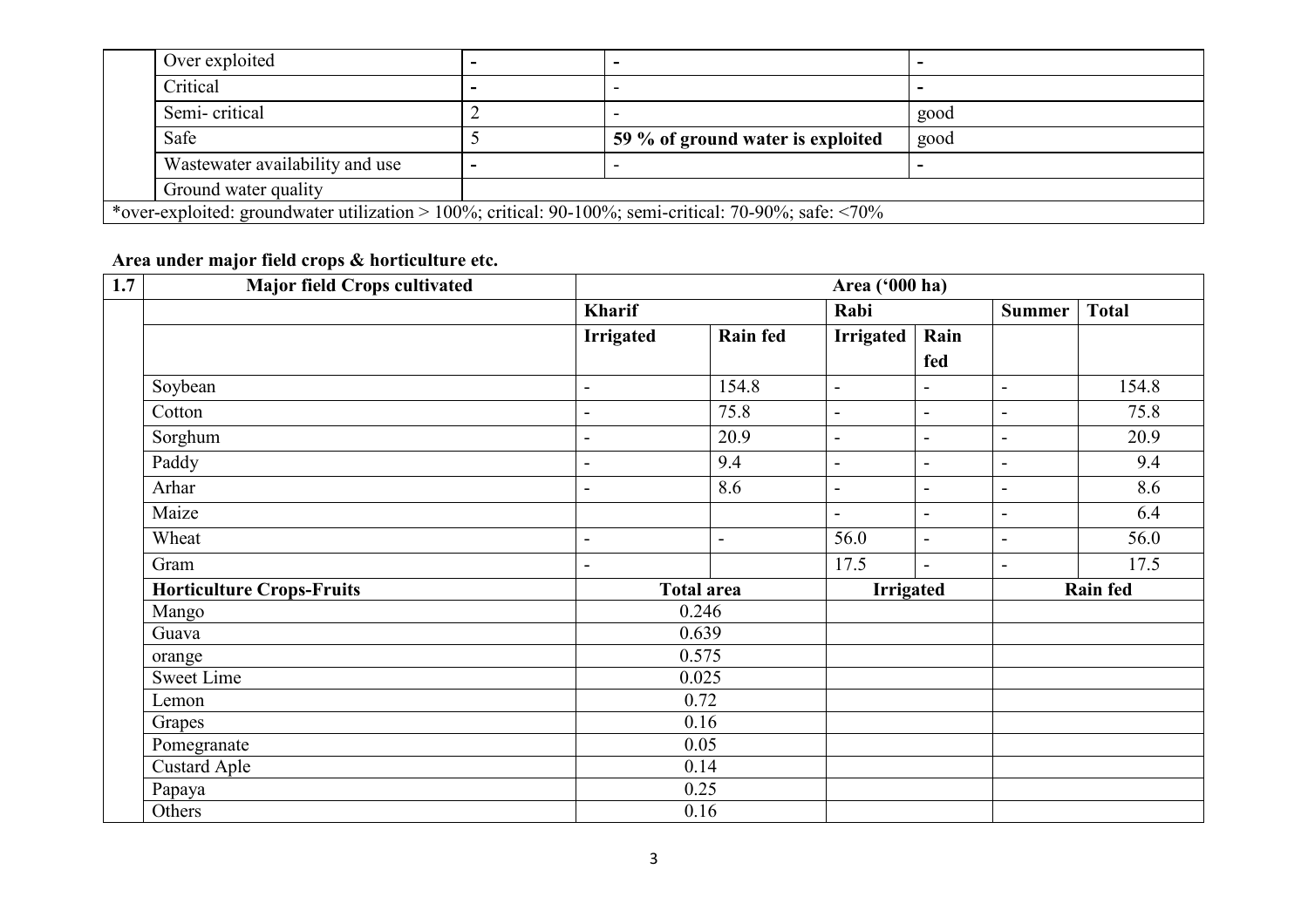| <b>Horticulture Crops-Vegetables</b> | <b>Total area</b> | <b>Irrigated</b> | Rain fed |
|--------------------------------------|-------------------|------------------|----------|
| Tomato                               | 0.115             |                  |          |
| Potato                               | 2.19              |                  |          |
| Ladys Finger                         | 0.268             |                  |          |
| <b>Brinjal</b>                       | 0.196             |                  |          |
| Green Peas                           | 1.65              |                  |          |
| Sakar Kund                           | 1.34              |                  |          |
| Cauliflower                          | 0.133             |                  |          |
| Kaddu Vargoya                        | 0.192             |                  |          |
| <b>Bitter</b> guard                  | 0.06              |                  |          |
| Others                               | 2.856             |                  |          |
| Horticulture Crops-Spices            |                   |                  |          |
| Coriander                            | 3.002             |                  |          |
| Chilly                               | 4.298             |                  |          |
| Garlic                               | 3.7               |                  |          |
| Onion                                | $\overline{4}$    |                  |          |
| Fenugreek seed                       | $\overline{2}$    |                  |          |
| Others                               | $\mathbf{1}$      |                  |          |
| <b>Medicinal and Aromatic</b>        |                   |                  |          |
| Ashwa Gandha                         | 0.122             |                  |          |
| Ajwain                               | 0.01              |                  |          |
| Isabgol                              | 0.01              |                  |          |
| Basil                                | 0.076             |                  |          |
| kalmegh                              | 0.005             |                  |          |
| Musli                                | 0.002             |                  |          |
| Aaamla                               | 0.12              |                  |          |
| <b>Lemon Grass</b>                   | 0.005             |                  |          |
| <b>Flowers</b>                       |                   |                  |          |
| Mari Gold                            | 0.212             |                  |          |
| Glardiya                             | 0.145             |                  |          |
| Bijli                                | 0.035             |                  |          |
| Aster                                | 0.005             |                  |          |
| Guldawadi                            | 0.136             |                  |          |
| Others                               | 0.052             |                  |          |

Source – Department of Horticulture, Indore Division, Indore (M.P.)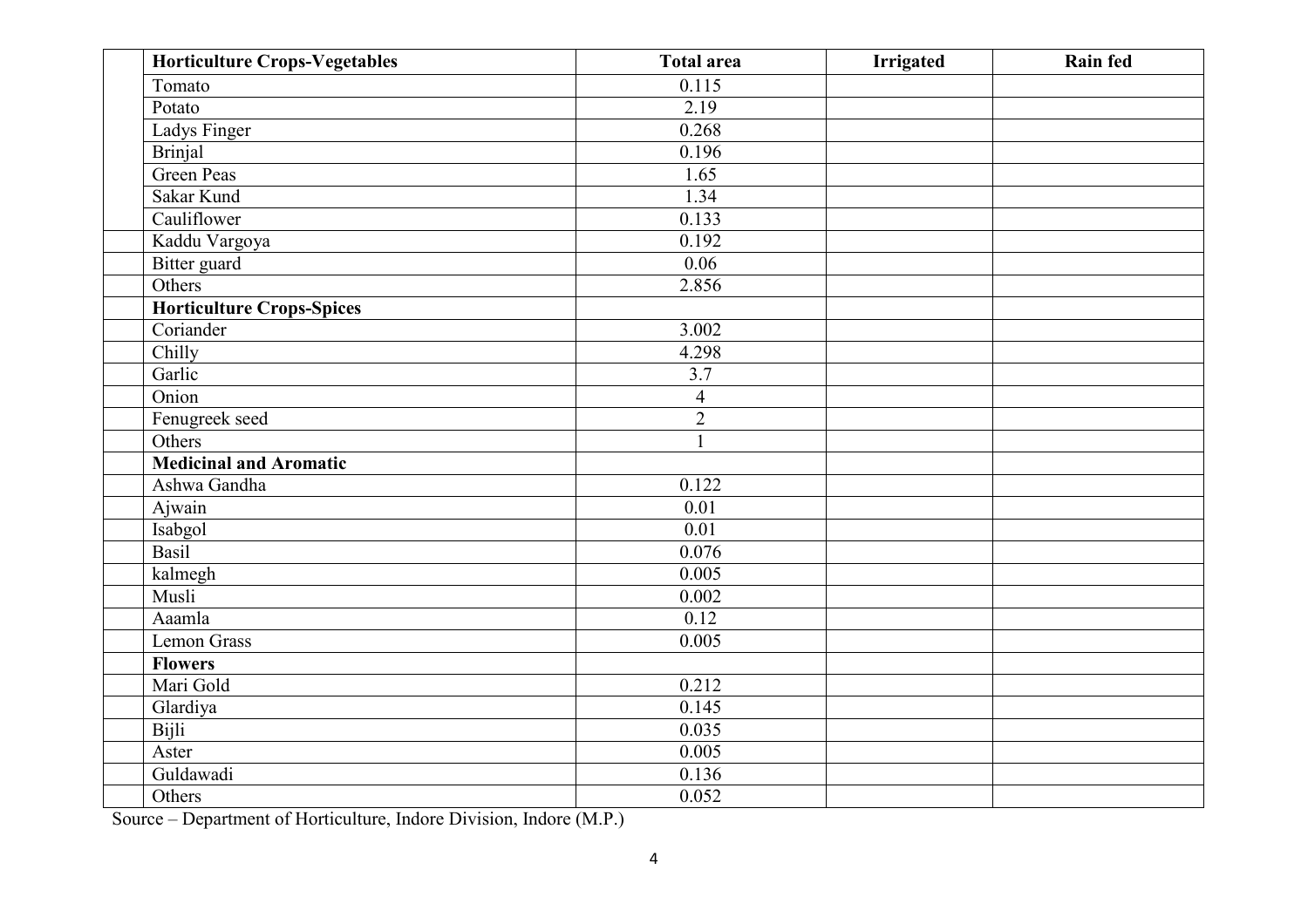On discussion it inferred that about 65-70 % of the cotton sown in the month of May using irrigation water. Thus the cotton area has now divided in irrigated and in rainfed accordingly.

| 1.8 Livestock                                  |                          |              | Number ('000)      |                              |
|------------------------------------------------|--------------------------|--------------|--------------------|------------------------------|
|                                                | Male                     | Female       | <b>Young stock</b> | <b>Total</b>                 |
| Non descriptive Cattle (local low yielding)    | 217                      | 153          | 55                 | 425                          |
| Crossbred cattle                               | 0.3                      | 1.0          | 0.5                | 1.8                          |
| Non descriptive Buffaloes (local low yielding) | 8.4                      | 94           | 33.1               | 135.5                        |
| <b>Graded Buffaloes</b>                        |                          |              |                    |                              |
| Goat                                           | 21.5                     | 128.5        | 45.0               | 195                          |
| Sheep                                          |                          |              |                    | $- -$                        |
| Others (Camel, Pig, Yak etc.)                  | 0.4                      | 0.66         | 0.3                | 1.36                         |
| Commercial dairy farms (Number)                |                          |              |                    |                              |
| 1.9 Poultry                                    |                          | No. of farms |                    | <b>Total number of birds</b> |
| Commercial                                     | $\overline{\phantom{a}}$ |              |                    |                              |
| Backyard                                       |                          |              |                    | 94130                        |

4,72,517 - 2007-08 18<sup>th</sup> Live stock sensus

| 1.10 | Fisheries (Data source: Chief Planning Officer)            |           |                               |              |                            |                                      |                    |
|------|------------------------------------------------------------|-----------|-------------------------------|--------------|----------------------------|--------------------------------------|--------------------|
|      | A. Capture                                                 |           |                               |              |                            |                                      |                    |
|      | <b>Marine</b> (Data Source: Fisheries Department)          | No. of    |                               | <b>Boats</b> |                            | <b>Nets</b>                          | <b>Storage</b>     |
|      |                                                            | fishermen | Mechanized                    | Non-         | Mechanized                 | Non-mechanized                       | facilities<br>(Ice |
|      |                                                            |           |                               | mechanized   | (Trawl nets,<br>Gill nets) | (Shore Seines,<br>Stake & trap nets) | plants             |
|      |                                                            |           | <b>No. Farmer owned ponds</b> |              | <b>No. of Reservoirs</b>   | etc.)<br>No. of village tanks        |                    |
|      | <b>Inland</b> (Data Source: Fisheries Department)          |           |                               |              |                            |                                      |                    |
|      | <b>B.</b> Culture                                          |           |                               |              |                            |                                      |                    |
|      |                                                            |           | <b>Water Spread Area (ha)</b> |              | Yield (t/ha)               | <b>Production ('000 tons)</b>        |                    |
|      | <b>Brackish water (Data Source: MPEDA/Fisheries Deptt)</b> |           |                               |              |                            |                                      |                    |
|      | Fresh water (Data Source: Fisheries Department)            |           | 69239                         |              | 0.0162                     | 1.125                                |                    |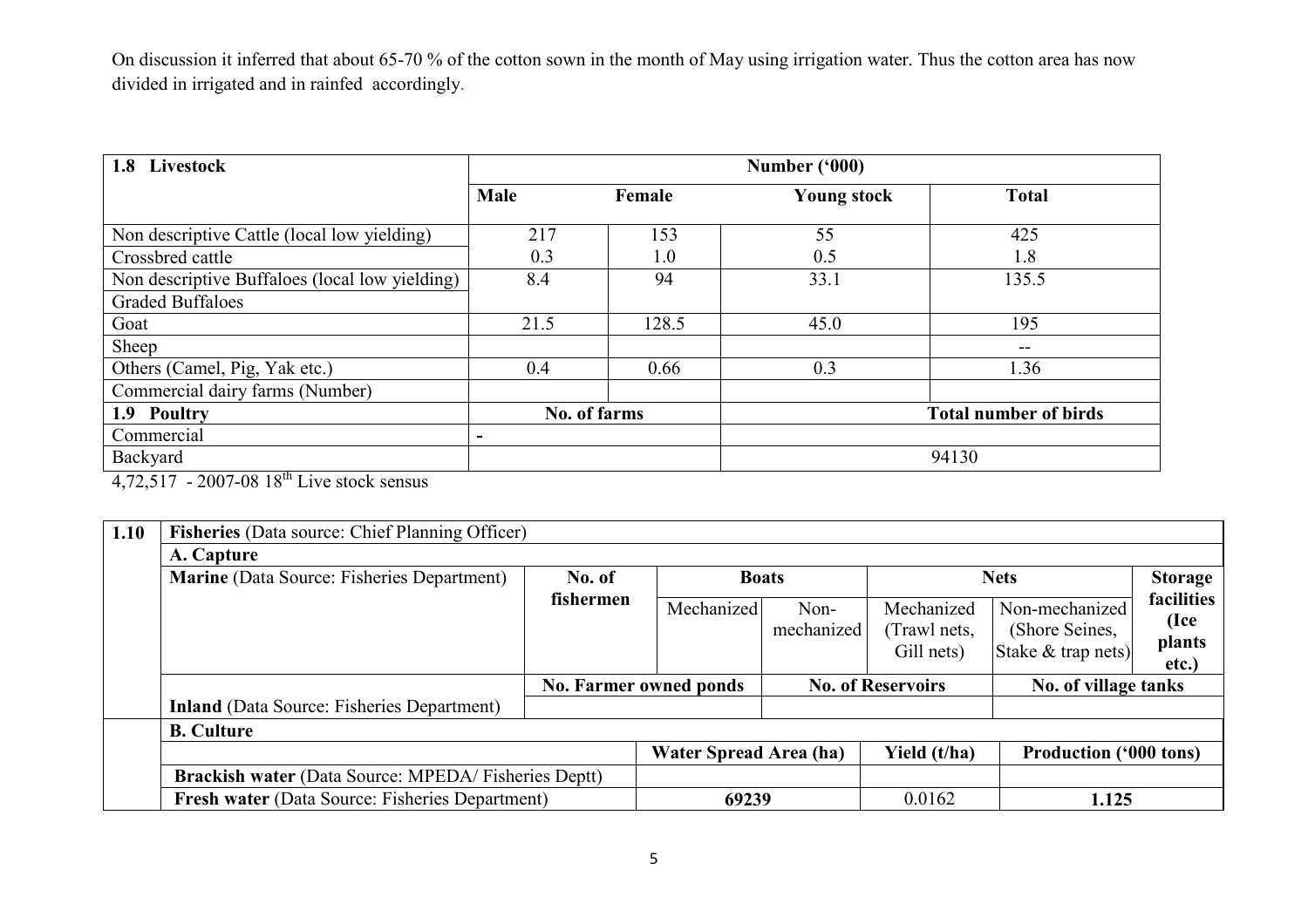| 1.11 | <b>Production and</b>                   |                   | <b>Kharif</b>  |                | Rabi           |                   | <b>Summer</b>  |                   | <b>Total</b> |
|------|-----------------------------------------|-------------------|----------------|----------------|----------------|-------------------|----------------|-------------------|--------------|
|      | <b>Productivity of</b>                  | <b>Production</b> | Productivity   | Production     | Productivity   | <b>Production</b> | Productivity   | <b>Production</b> | Productivity |
|      | Major crops(Av.                         | (900t)            | (kg/ha)        | (900t)         | (kg/ha)        | (900t)            | (kg/ha)        | (900t)            | (kg/ha)      |
|      | of last 3 years)                        |                   |                |                |                |                   |                |                   |              |
|      | <b>Cotton</b>                           | 146.9             | 1212.5 seed    | $\mathbf{r}$   | $\blacksquare$ | $\blacksquare$    | $\blacksquare$ | 146.9             | 1212.5       |
|      |                                         |                   | cotton         |                |                |                   |                |                   |              |
|      | Soybean                                 | 182.7             | 1265.0         | $\blacksquare$ | $\blacksquare$ | $\blacksquare$    | $\blacksquare$ | 182.7             | 1265.0       |
|      | Sorghum                                 | 30.6              | 1262.5         | $\blacksquare$ | $\blacksquare$ | $\sim$            | $\blacksquare$ | 30.6              | 1262.5       |
|      | Wheat                                   | $\blacksquare$    | $\blacksquare$ | 122.8          | 1998.5         | $\blacksquare$    | $\blacksquare$ | 122.8             | 1998.5       |
|      | Gram                                    | $\sim$            | $\sim$         | 14.8           | 812.0          | $\blacksquare$    | $\blacksquare$ | 14.8              | 812.0        |
|      | <b>Arhar</b>                            | 11.1              | 1287.5         | $\blacksquare$ | $\blacksquare$ | $\blacksquare$    | $\blacksquare$ | 11.1              | 1287.5       |
|      | <b>Major Horticultural crops</b>        |                   |                |                |                |                   |                |                   |              |
|      | <b>Horticultural crops - Fruits</b>     |                   |                |                |                |                   |                |                   |              |
|      | Mango                                   |                   |                |                |                |                   |                | 1.845             | 7500.00      |
|      | Guava                                   |                   |                |                |                |                   |                | 8.307             | 13000.00     |
|      | Orange                                  |                   |                |                |                |                   |                | 7.187             | 12499.13     |
|      | <b>Sweet Lime</b>                       |                   |                |                |                |                   |                | 0.375             | 15000.00     |
|      | Lemon                                   |                   |                |                |                |                   |                | 11.88             | 16500.00     |
|      | Grapes                                  |                   |                |                |                |                   |                | 0.224             | 1400.00      |
|      | Pomegranate                             |                   |                |                |                |                   |                | 0.525             | 10500.00     |
|      | Custard Apple                           |                   |                |                |                |                   |                | 1.4               | 10000.00     |
|      | Papaya                                  |                   |                |                |                |                   |                | 6.25              | 25000.00     |
|      | Others                                  |                   |                |                |                |                   |                | 2.4               | 15000.00     |
|      | <b>Horticultural crops - Vegetables</b> |                   |                |                |                |                   |                |                   |              |
|      | Tomato                                  |                   |                |                |                |                   |                | 2.921             | 25400.00     |
|      | Potato                                  |                   |                |                |                |                   |                | 45.99             | 21000.00     |
|      | Ladys Finger                            |                   |                |                |                |                   |                | 2.417             | 9020.00      |
|      | <b>Brinjal</b>                          |                   |                |                |                |                   |                | 3.822             | 19500.00     |
|      | <b>Green Peas</b>                       |                   |                |                |                |                   |                | 3.7125            | 2250.00      |
|      | Sakar Kund                              |                   |                |                |                |                   |                | 29.48             | 22000.00     |
|      | Cauliflower                             |                   |                |                |                |                   |                | 3.325             | 25000.00     |
|      | Kaddu Vargoya                           |                   |                |                |                |                   |                | 2.208             | 11500.00     |
|      | Bitter guard                            |                   |                |                |                |                   |                | 0.607             | 10116.67     |
|      | Others                                  |                   |                |                |                |                   |                | 22.848            | 8000.00      |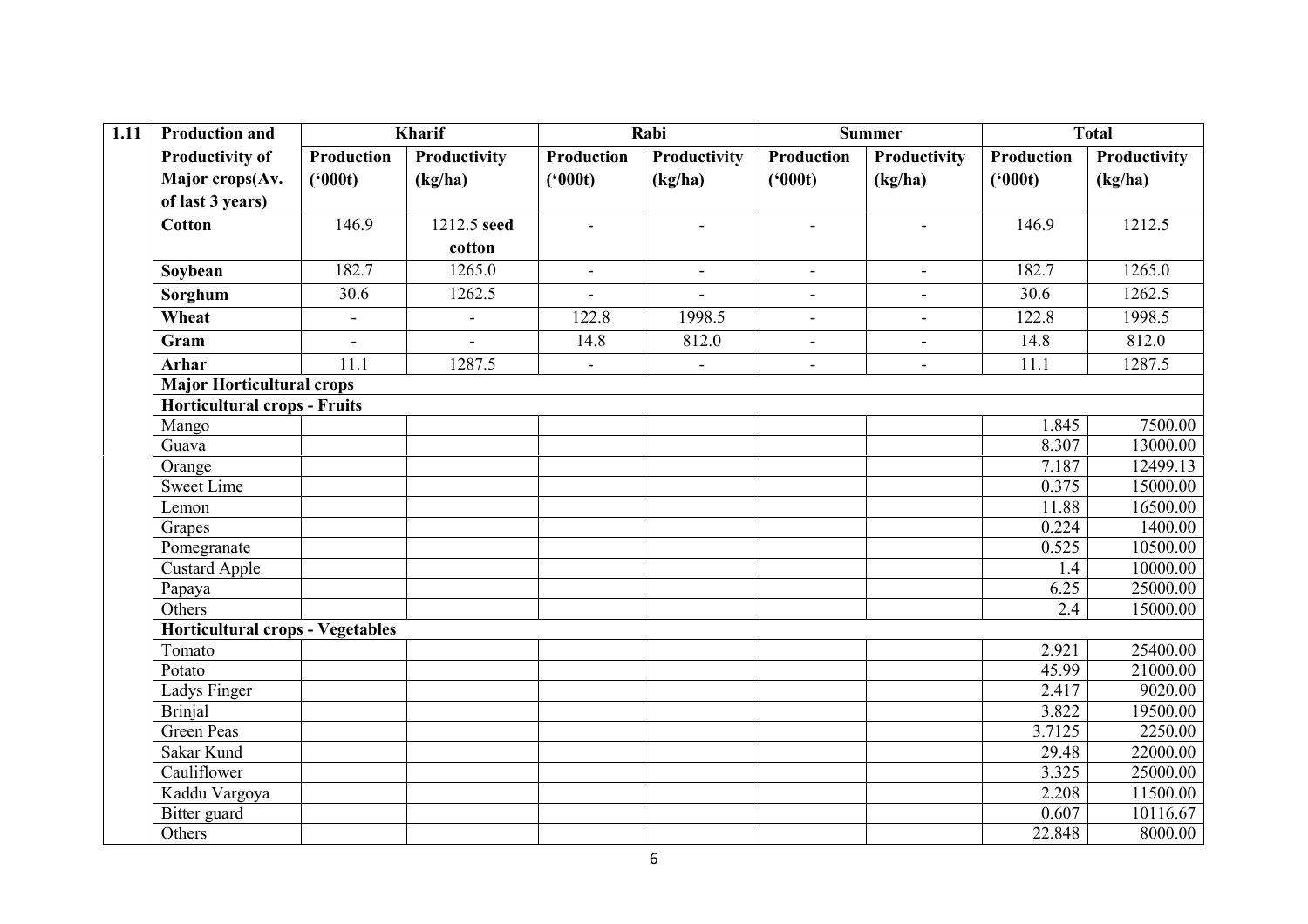| <b>Horticultural crops - Spices</b> |  |  |        |          |
|-------------------------------------|--|--|--------|----------|
| Coriander                           |  |  | 4.322  | 1439.71  |
| Chilly                              |  |  | 22.349 | 5199.86  |
| Garlic                              |  |  | 3.7    | 1000.00  |
| Onion                               |  |  | 78     | 19500.00 |
| Fenugreek seed                      |  |  | 78     | 39000.00 |
| Others                              |  |  | 3      | 3000.00  |
| <b>Medicinal and Aromatic</b>       |  |  |        |          |
| Ashwa Gandha                        |  |  | 0.17   | 1393.44  |
| Ajwain                              |  |  | 0.01   | 1000.00  |
| Isabgol                             |  |  | 0.015  | 1500.00  |
| Basil                               |  |  | 0.114  | 1500.00  |
| Lkalmegh                            |  |  | 0.0065 | 1300.00  |
| Musli                               |  |  | 0.0048 | 2400.00  |
| Aaamla                              |  |  | 0.919  | 7658.33  |
| <b>Lemon Grass</b>                  |  |  | 0.015  | 3000.00  |
| <b>Flowers</b>                      |  |  |        |          |
| Mari Gold                           |  |  | 1.102  | 5198.11  |
| Glardiya                            |  |  | 0.652  | 4496.55  |
| Bijli                               |  |  | 0.141  | 4028.57  |
| Aster                               |  |  | 0.0375 | 7500.00  |
| Guldawadi                           |  |  | 1.496  | 11000.00 |
| Others                              |  |  | 0.546  | 10500.00 |

Source – Directorate of Horticulture, Bhopal (M.P.)

| 1.12 | Sowing window for 5    | <b>Cotton</b>         | Soybean               | Sorghum               | Wheat                            | Gram                                  |
|------|------------------------|-----------------------|-----------------------|-----------------------|----------------------------------|---------------------------------------|
|      | major crops (start and |                       |                       |                       |                                  |                                       |
|      | end of sowing period)  |                       |                       |                       |                                  |                                       |
|      | Kharif-Rainfed         | $3rd$ week of June to | $3rd$ week of June to | $3rd$ week of June to |                                  |                                       |
|      |                        | $1st$ week of July    | $2nd$ week of July    | $2nd$ week of July    |                                  |                                       |
|      |                        | 25-27MW               | 25-28MW               | 25-28MW               |                                  |                                       |
|      | Kharif-Irrigated       | I st week of May to   |                       |                       |                                  |                                       |
|      |                        | 1st week of July      |                       |                       |                                  |                                       |
|      |                        | $19-27MW$             |                       |                       |                                  |                                       |
|      | Rabi-Rainfed           |                       |                       |                       |                                  |                                       |
|      | Rabi-Irrigated         |                       |                       |                       | 1 <sup>st</sup> week of November | 2 <sup>nd</sup><br>week of October to |
|      |                        |                       |                       |                       | to Last week of                  | 2 <sup>nd</sup><br>week of November   |
|      |                        |                       |                       |                       | December 44-52MW                 | 41-46MW                               |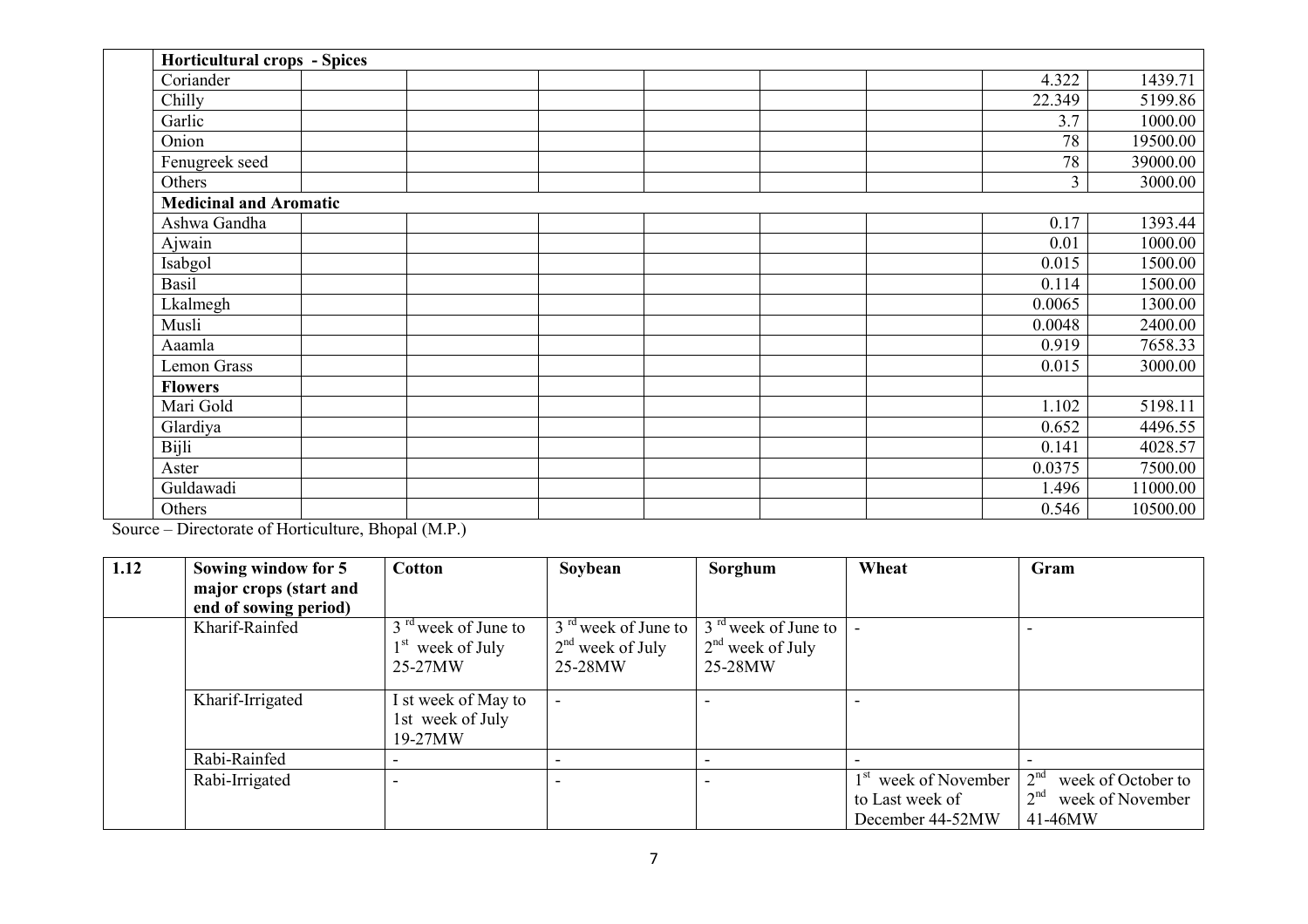However, if good rains received in Oct-Nov. Then gram covered the rainfed area also.

| 1.13 | What is the major          | Regular                  | Occasional | <b>None</b> |
|------|----------------------------|--------------------------|------------|-------------|
|      | contingency is prone to    |                          |            |             |
|      | <b>Drought</b>             | $\overline{\phantom{a}}$ |            |             |
|      | Flood                      | $\overline{\phantom{a}}$ |            |             |
|      | Cyclone                    | $\overline{\phantom{a}}$ | -          |             |
|      | <b>Hail storm</b>          | ۰                        |            |             |
|      | <b>Heat wave</b>           | -                        |            |             |
|      | Cold wave                  | $\overline{\phantom{a}}$ |            |             |
|      | Frost                      | $\overline{\phantom{a}}$ |            |             |
|      | Sea water inundation       | $\overline{\phantom{a}}$ |            |             |
|      | Pest and diseases(specify) |                          |            |             |

| 1.14 | Include Digital maps of the<br>district for | Location map of district within State as Annexure | Enclosed: Yes |
|------|---------------------------------------------|---------------------------------------------------|---------------|
|      |                                             | Mean annual rainfall as Annexure 2                | Enclosed: Yes |
|      |                                             | Soil map as Annexure 3                            | Enclosed: Yes |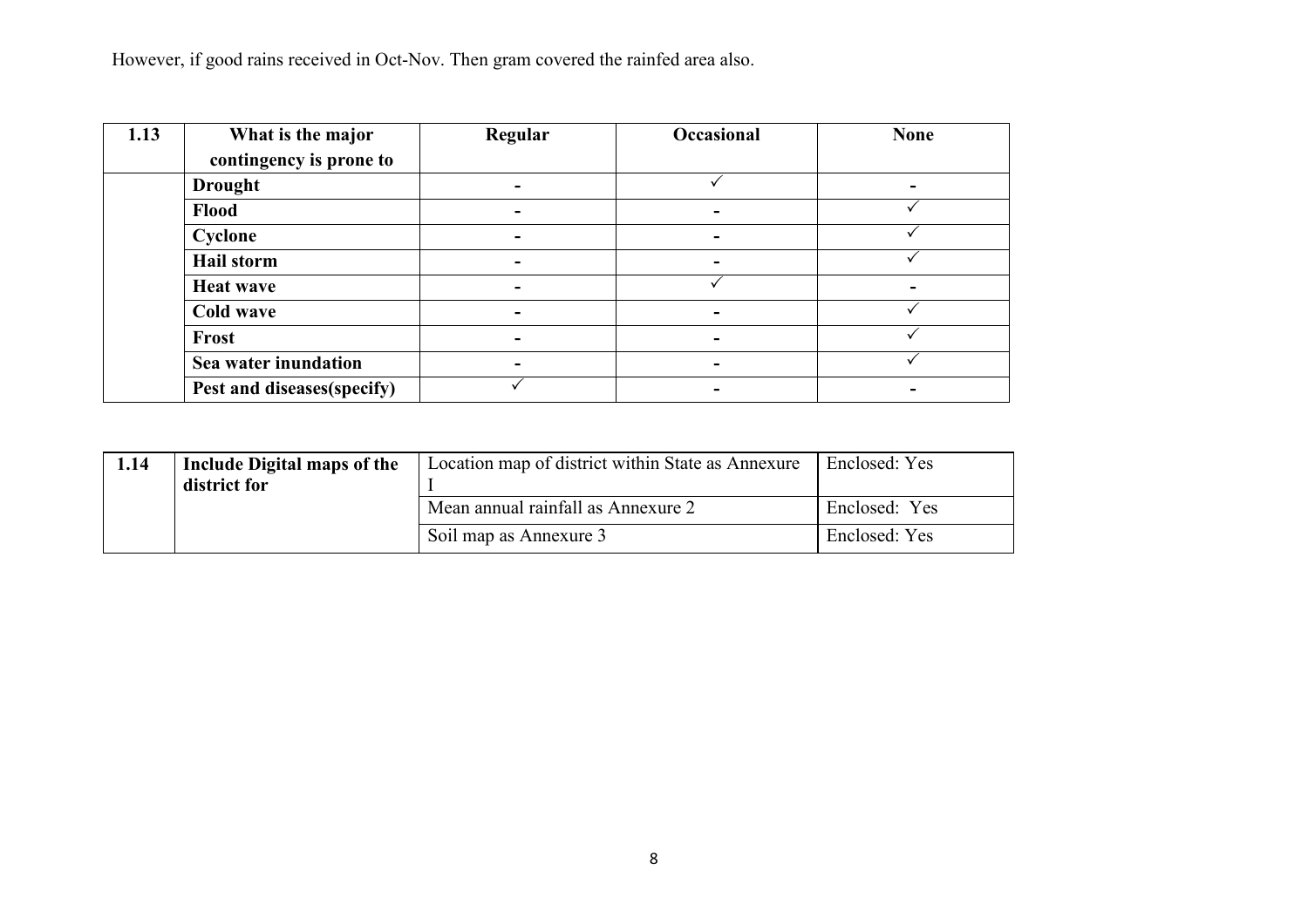### Annexure I

## Location Map

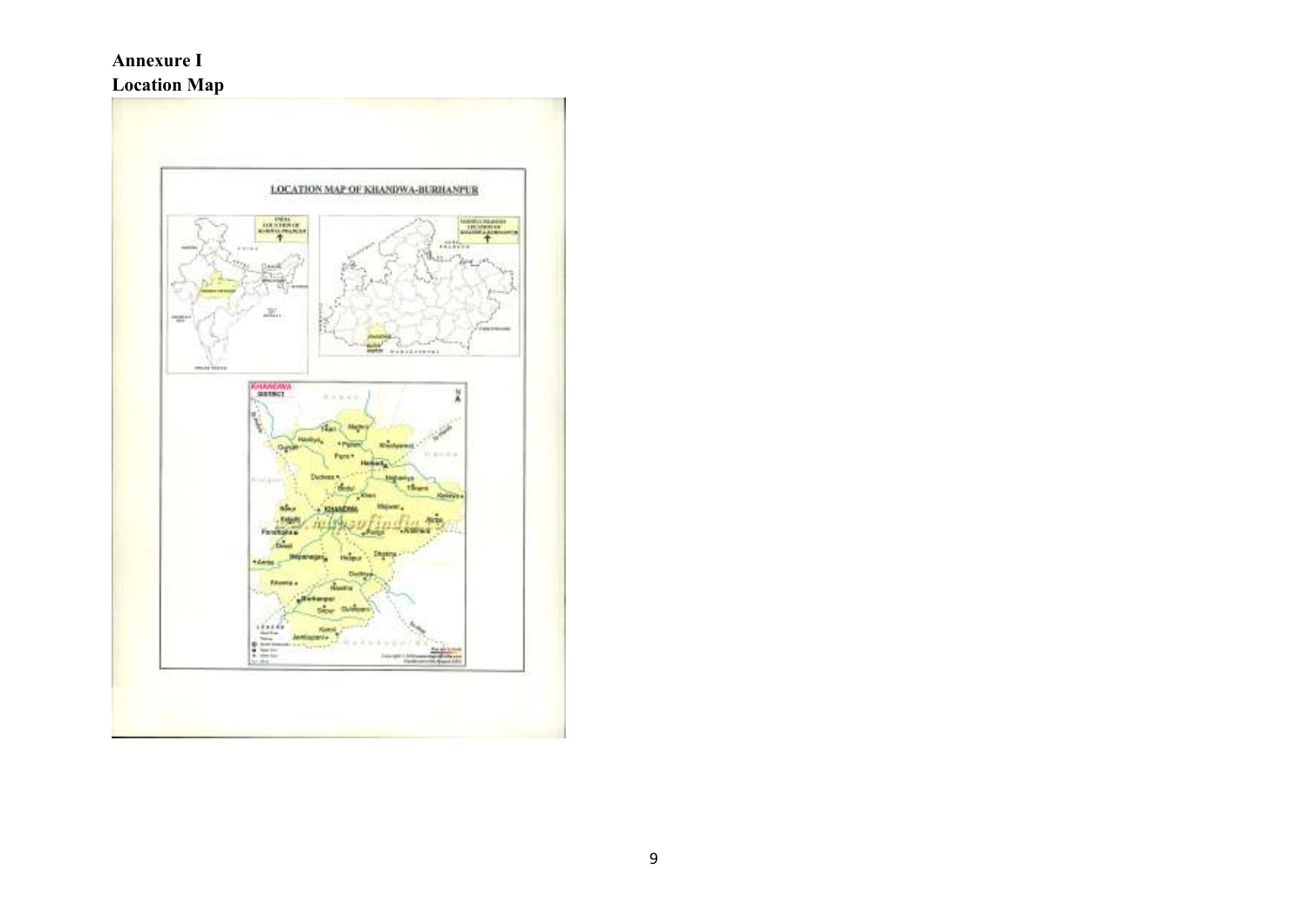## Annexure II Mean Monthly rainfall



## Annexure III Soil Map



(Source: NBSS&LUP, Amravati Road, Nagpur)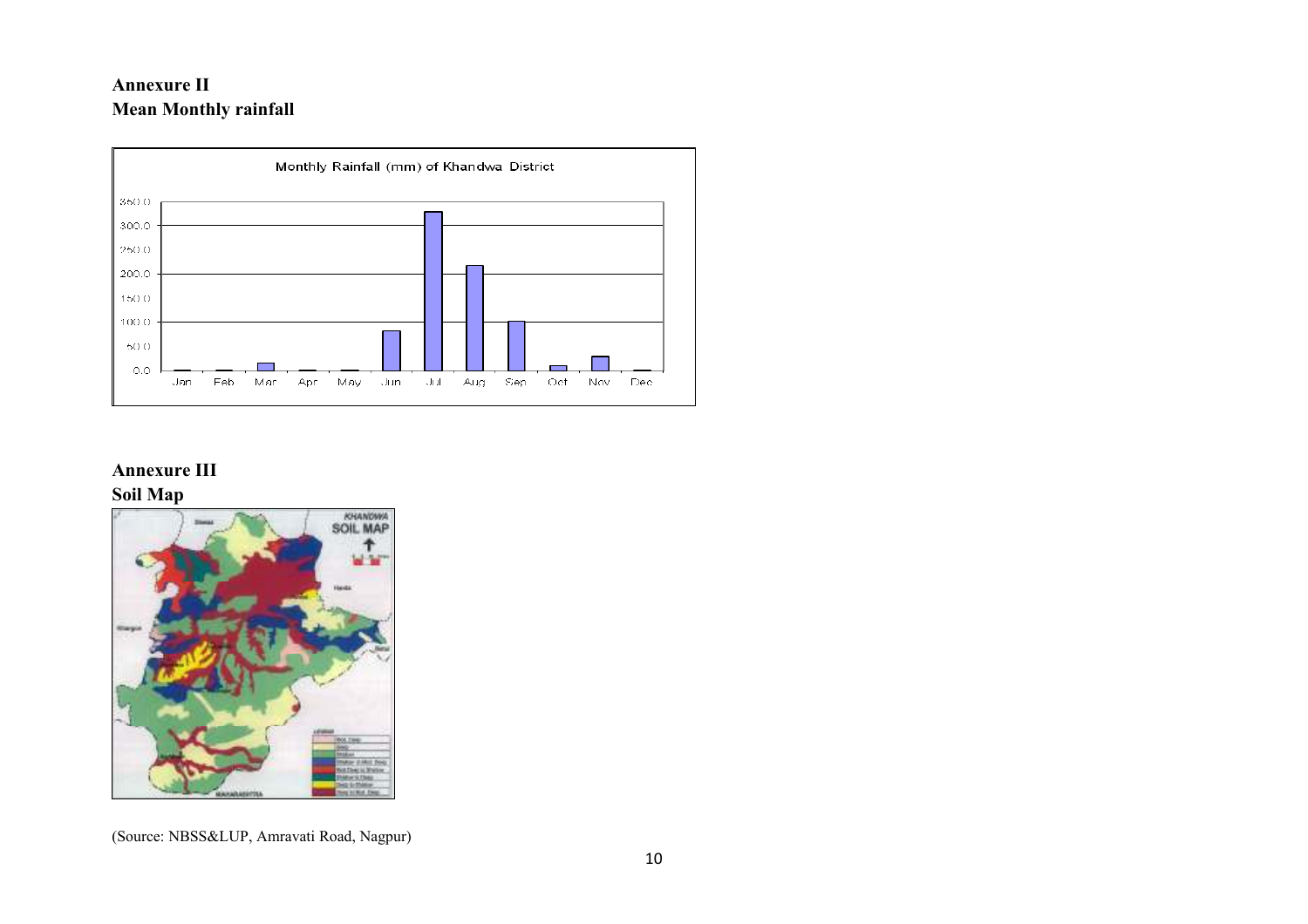2.0 Strategies for weather related contingencies

2.1 Drought

2.1.1 Rainfed situation

| <b>Condition</b>                       |                        |                   |                            | <b>Suggested Contingency measures</b>                                                                                                                         |                                        |  |  |
|----------------------------------------|------------------------|-------------------|----------------------------|---------------------------------------------------------------------------------------------------------------------------------------------------------------|----------------------------------------|--|--|
| <b>Early season</b><br>drought         | Major<br>Farming       | Crop/<br>cropping | Change in<br>crop/cropping | <b>Agronomic measures</b>                                                                                                                                     | <b>Remark on</b><br>implementation     |  |  |
| (delayed                               | situation              | system            | system                     |                                                                                                                                                               |                                        |  |  |
| onset)                                 |                        |                   |                            |                                                                                                                                                               |                                        |  |  |
|                                        | $\mathcal{D}_{\cdot}$  | 3                 | 4                          | 5.                                                                                                                                                            | 6                                      |  |  |
| Delay by 2<br>weeks (July<br>$1st$ wk) | Shallow<br>soils       | Soybean           | No change                  | Sowing of drought resistant early maturing JS 93 05, JS 95 60,<br>JS -335 Making field free of weeds full utilization of water and<br>nutrients by the crops  | JNKVV,<br>RVSKVV, Seed<br>corporation) |  |  |
| 27MW                                   |                        | Pigeonpea         | No change                  | Sowing of short duration disease resistant variety JKM 189,<br>Making field free of weeds full utilization of water and<br>nutrients by the crops             |                                        |  |  |
|                                        |                        | Sorghum           | No change                  | Sowing of dual purpose high yielding Sorghum variety JJ-<br>1022, JJ 1041, Making field free of weeds full utilization of<br>water and nutrients by the crops |                                        |  |  |
|                                        | Moderate<br>Deep Soils | Cotton            | No change                  | Sowing of short duration Bt varieties, Making field free of<br>weeds full utilization of water and nutrients by the crop                                      | Seeds seed<br>corporation,             |  |  |
|                                        |                        | Soybean           | No change                  | Sowing of short duration Varieties (JS 9560) Making field free<br>of weeds full utilization of water and nutrients by the crops,                              | Agriculture<br>universities            |  |  |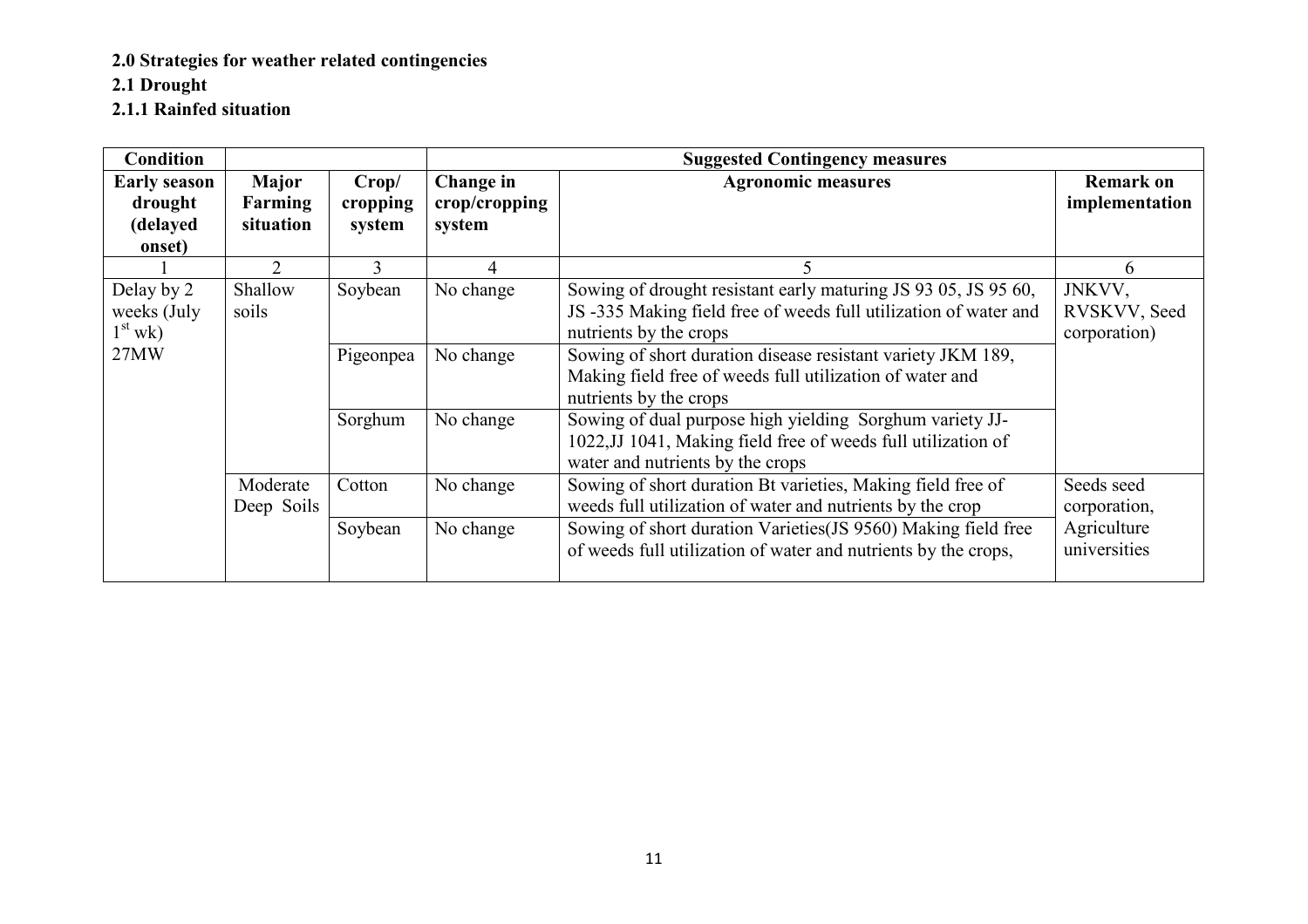| <b>Condition</b>                                     |                                      |                             |                                      | <b>Suggested Contingency measures</b>                                                                                                                                                                    |                                        |  |  |
|------------------------------------------------------|--------------------------------------|-----------------------------|--------------------------------------|----------------------------------------------------------------------------------------------------------------------------------------------------------------------------------------------------------|----------------------------------------|--|--|
| <b>Early season</b><br>drought<br>(delayed<br>onset) | <b>Major</b><br>Farming<br>situation | Crop/<br>cropping<br>system | Change in<br>crop/cropping<br>system | <b>Agronomic measures</b>                                                                                                                                                                                | <b>Remark on</b><br>implementation     |  |  |
|                                                      | $\overline{2}$                       | 3                           | 4                                    | 5.                                                                                                                                                                                                       | 6                                      |  |  |
| Delay by 4<br>weeks<br>$(3rd$ week of                | Shallow<br>soils                     | Soybean                     | Maize                                | Maize varieties like- Chandan makka safed-2, chandan 3,<br>JVM-421. Making field free of weeds full utilization of<br>water and nutrients by the crops                                                   | JNKVV,<br>RVSKVV, Seed<br>corporation) |  |  |
| July)                                                |                                      | Pigeonpea                   | No change                            | Sowing of short duration disease resistant variety JKM<br>189, Making field free of weeds full utilization of water<br>and nutrients by the crops                                                        |                                        |  |  |
|                                                      |                                      | Sorghum                     | No change                            | Sowing of dual purpose high yielding Sorghum variety<br>JJ-1022, JJ 1041, Making field free of weeds full<br>utilization of water and nutrients by the crops                                             |                                        |  |  |
|                                                      | Moderate<br>Deep                     | Cotton                      | No change                            | Sowing of short duration Bt varieties, Making field free of<br>weeds full utilization of water and nutrients by the crop                                                                                 | Seeds seed<br>corporation,             |  |  |
|                                                      | <b>Soils</b>                         | Soybean                     | Soybean and<br>Maize                 | Sowing of short duration Varieties (JS 9560). Maize<br>varieties like- Chandan makka safed-2, chandan 3, JVM-<br>421. Making field free of weeds full utilization of water<br>and nutrients by the crops | Agriculture<br>universities            |  |  |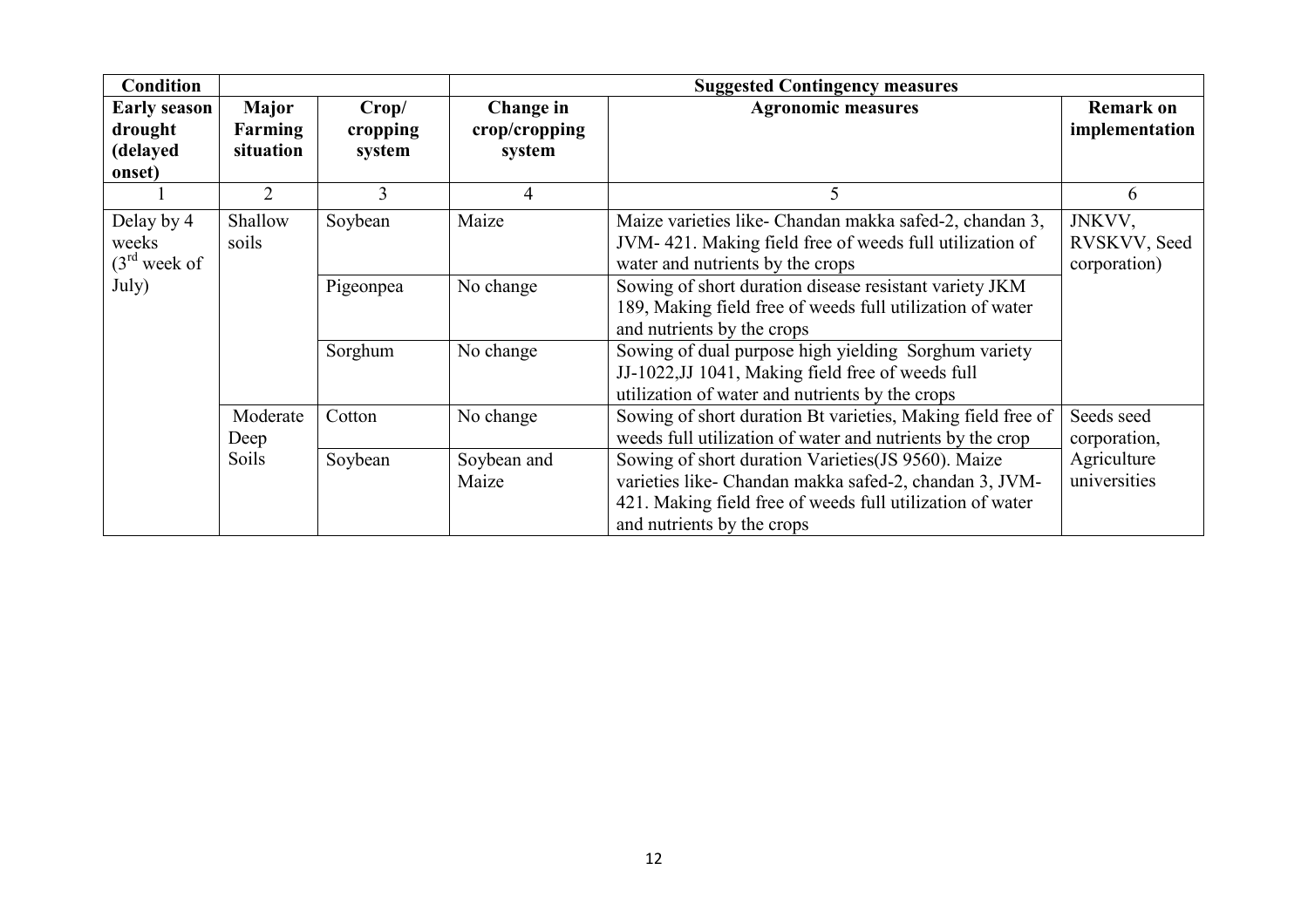| <b>Condition</b>                                  |                                      |                             |                                      | <b>Suggested Contingency measures</b>                                                                                                                              |                                        |  |  |
|---------------------------------------------------|--------------------------------------|-----------------------------|--------------------------------------|--------------------------------------------------------------------------------------------------------------------------------------------------------------------|----------------------------------------|--|--|
| <b>Early season</b><br>drought<br>(delayed onset) | <b>Major</b><br>Farming<br>situation | Crop/<br>cropping<br>system | Change in<br>crop/cropping<br>system | <b>Agronomic measures</b>                                                                                                                                          | <b>Remark on</b><br>implementation     |  |  |
|                                                   |                                      | 3                           |                                      | 5                                                                                                                                                                  | 6                                      |  |  |
| Delay by 6<br>weeks<br>(1 <sup>st</sup> week of   | Shallow<br>soils                     | Soybean<br>Pigeonpea        | Fallow/<br>vegetables<br>$-do-$      | Making field free of weeds, sowing of vegetable, full<br>utilization of water and nutrients by the crops<br>Sowing of short duration disease resistant variety JKM | JNKVV,<br>RVSKVV, Seed<br>corporation) |  |  |
| August)                                           |                                      |                             |                                      | 189, Making field free of weeds full utilization of water<br>and nutrients by the crops                                                                            |                                        |  |  |
|                                                   |                                      | Sorghum                     | $-do-$                               | Sowing of dual purpose high yielding Sorghum variety<br>JJ-1022, JJ 1041, Making field free of weeds full<br>utilization of water and nutrients by the crops       |                                        |  |  |
|                                                   | Moderate<br>Deep Soils               | Cotton                      | Fallow/<br>vegetables                | Sowing of vegetables, Making field free of weeds full<br>utilization of water and nutrients by the crops                                                           | Seeds seed<br>corporation,             |  |  |
|                                                   |                                      | Soybean                     | $-do-$                               | Sowing of vegetables, Making field free of weeds full<br>utilization of water and nutrients by the crops                                                           | Agriculture<br>universities            |  |  |

| <b>Condition</b>        |               |           | <b>Suggested Contingency measures</b>       |                           |                  |  |  |
|-------------------------|---------------|-----------|---------------------------------------------|---------------------------|------------------|--|--|
| <b>Early season</b>     | <b>Major</b>  | Crop/     | Change in crop/cropping system              | <b>Agronomic measures</b> | <b>Remark on</b> |  |  |
| drought (delayed        | Farming       | cropping  |                                             |                           | implementati     |  |  |
| onset)                  | situation     | system    |                                             |                           | on               |  |  |
|                         |               |           |                                             |                           |                  |  |  |
| <b>Delay by 8 weeks</b> | Shallow soils | Soybean   | Fallow/ plan for rabi crops /green manuring | Adopt moisture            | Seeds seed       |  |  |
| $(3rd$ week of          |               | Pigeonpea | $-do-$                                      | conservation practices    | corporation,     |  |  |
| August)                 |               | Sorghum   | $-do-$                                      |                           | Agriculture      |  |  |
|                         | Moderate Deep | Cotton    | Fallow/ plan for rabi crops /green manuring | $-do-$                    | universities     |  |  |
|                         | Soils         | Soybean   | $-do-$                                      | $-do-$                    |                  |  |  |
|                         |               |           |                                             |                           |                  |  |  |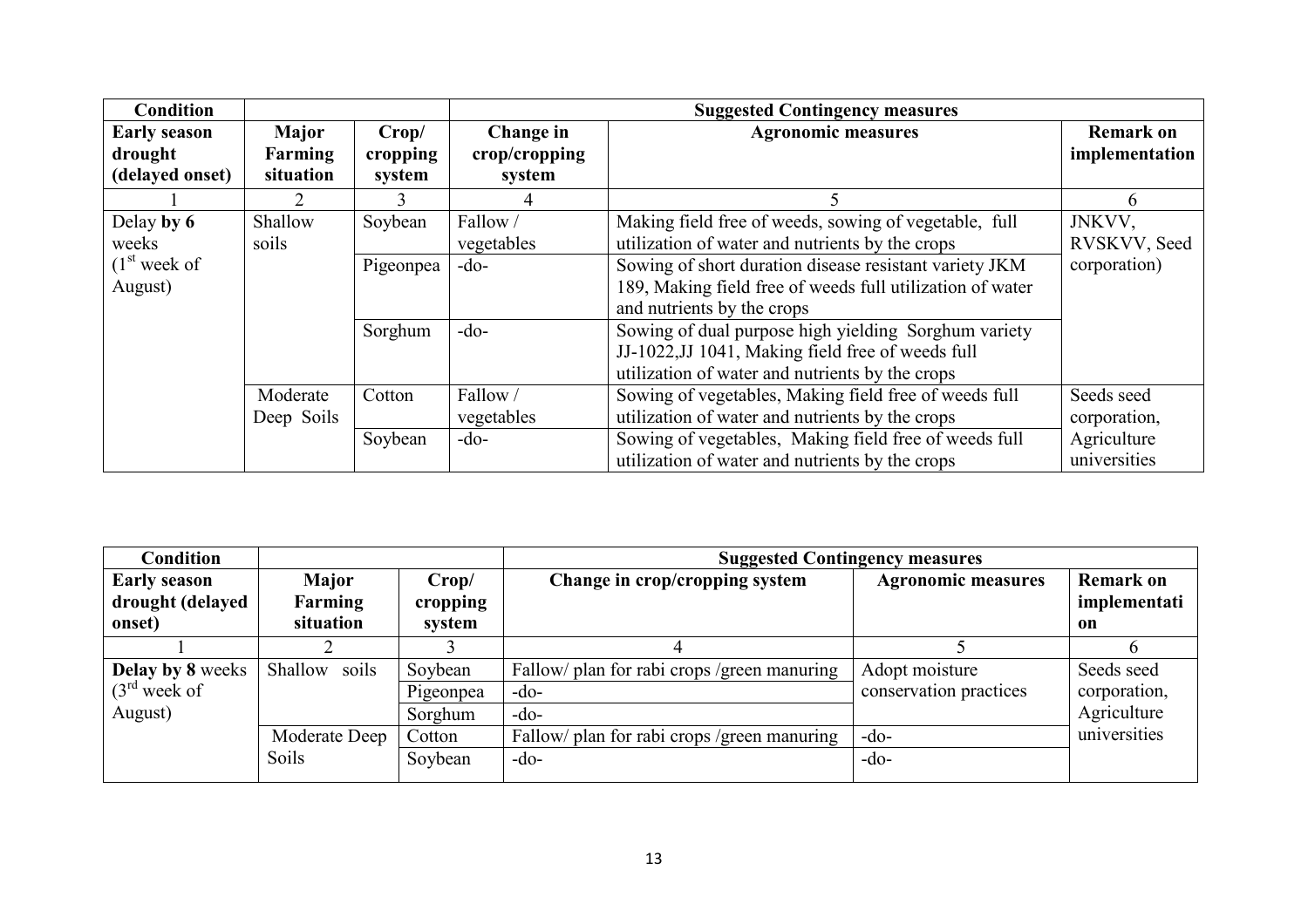| <b>Condition</b>                                                                                                          |                                      |                                 | <b>Suggested Contingency measures</b>                                                                                                                                       |                                                                                                               |                                                                                                     |  |  |
|---------------------------------------------------------------------------------------------------------------------------|--------------------------------------|---------------------------------|-----------------------------------------------------------------------------------------------------------------------------------------------------------------------------|---------------------------------------------------------------------------------------------------------------|-----------------------------------------------------------------------------------------------------|--|--|
| <b>Early season</b><br>drought<br>(Normal onset)                                                                          | Major<br><b>Farming</b><br>situation | Crop/<br>cropping<br>system     | Crop management                                                                                                                                                             | Soil nutrient & moisture<br>conservation measures                                                             | <b>Remark on</b><br>implementation                                                                  |  |  |
|                                                                                                                           | $\overline{2}$                       | 3                               |                                                                                                                                                                             | 5                                                                                                             | 6                                                                                                   |  |  |
| Normal onset<br>followed by 15-<br>20 days dry spell<br>after sowing<br>leading to poor<br>germination/crop<br>stand etc. | Shallow<br>soils                     | Soybean<br>Pigeonpea<br>Sorghum | Gap filling with seed, spray 2%<br>solution of DAP water during the dry<br>spell<br>Spraying of $PMA@3$ ppm solution<br>during dry spell<br>Gap filling with seed<br>$-do-$ | Frequent intercultural operations<br>and mulching with green leaves<br>or other material.<br>$-do-$<br>$-do-$ | Assured<br>availability of<br>certified seed,<br>MoP/DAP/PMA<br>Micro irrigation<br>system - Source |  |  |
|                                                                                                                           | Moderate<br>Deep Soils               | Cotton<br>Soybean               | Life saving irrigation, Interculture<br>operation Dora, Foliar application of<br>2% solution of Urea or DAP or plain<br>water during draught period<br>$-do-$               | Making field free of weeds full<br>utilization of water and nutrients<br>by the crops<br>$-do-$               | of water will be<br>from wells /tube<br>wells                                                       |  |  |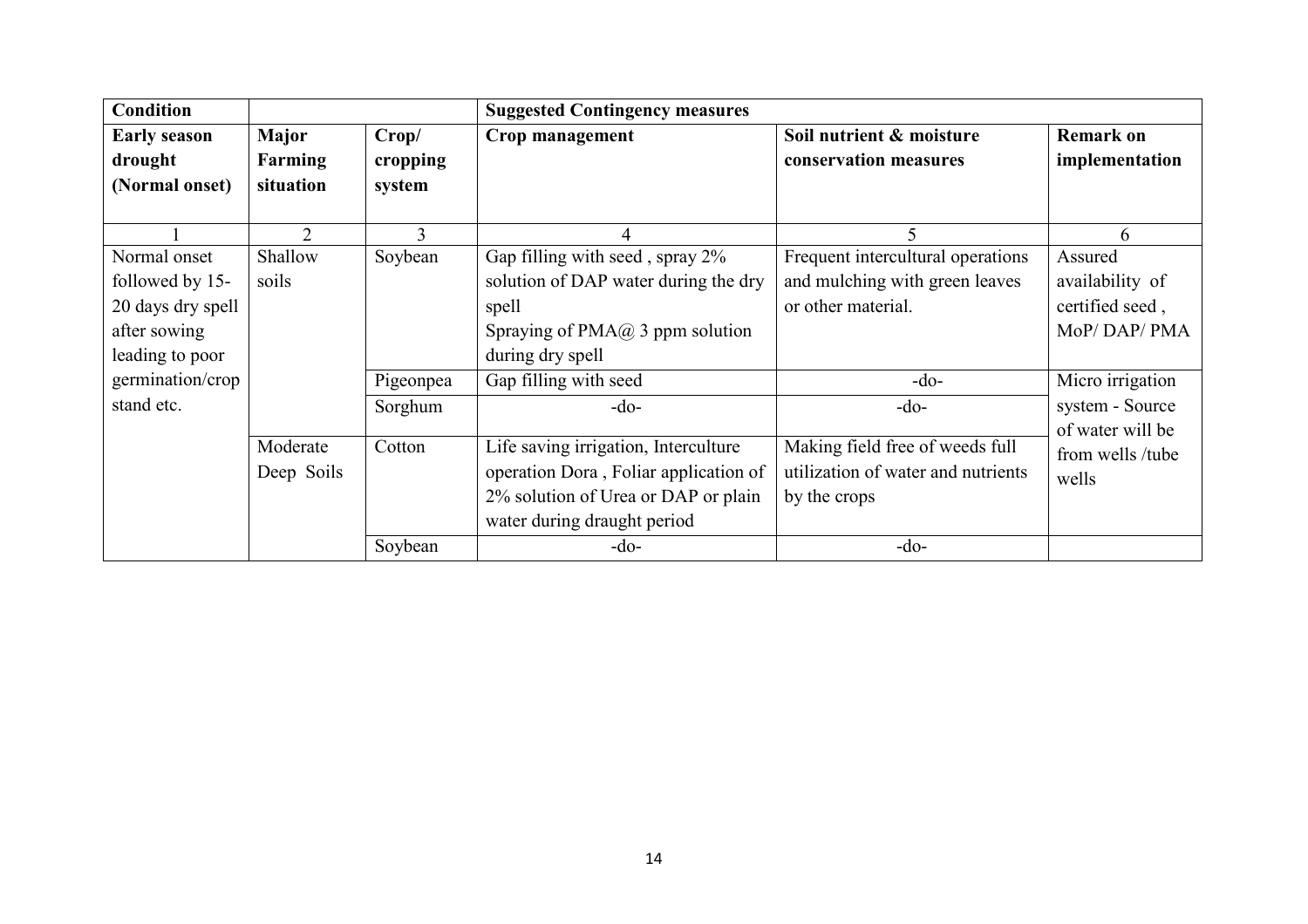| <b>Condition</b>                                                                                |                               |                             | <b>Suggested Contingency measures</b>                                                                                                                                                                            |                                                                                                        |                                                                                      |
|-------------------------------------------------------------------------------------------------|-------------------------------|-----------------------------|------------------------------------------------------------------------------------------------------------------------------------------------------------------------------------------------------------------|--------------------------------------------------------------------------------------------------------|--------------------------------------------------------------------------------------|
| Mid season drought<br>(long dry spell,<br>consecutive 2 weeks<br>rainless $(>2.5$ mm<br>period) | Major<br>Farming<br>situation | Crop/<br>cropping<br>system | Crop management                                                                                                                                                                                                  | Soil nutrient &<br>moisture<br>conservation<br>measures                                                | <b>Remark on</b><br>implementation                                                   |
|                                                                                                 | $\overline{2}$                | 3                           | 4                                                                                                                                                                                                                | 5                                                                                                      | 6                                                                                    |
| At vegetative stage                                                                             | Shallow<br>soils              | Soybean                     | Interculture operation Dora, Foliar<br>application of 2% solution of Urea or DAP<br>with water during draught period.<br>Spray profenophos $40EC(\partial 2 \text{ ml/l})$ of water to<br>control girdle beetle. | Life saving<br>irrigation, Making<br>field free of weeds<br>full utilization of<br>water and nutrients | Micro irrigation<br>system - Source<br>of water will be<br>from wells /tube<br>wells |
|                                                                                                 |                               | Pigeonpea                   | Interculture operation Dora, Foliar<br>application of 2% solution of Urea or DAP<br>with water during draught period.                                                                                            | by the crops                                                                                           |                                                                                      |
|                                                                                                 |                               | Sorghum                     | $-do-$                                                                                                                                                                                                           |                                                                                                        |                                                                                      |
|                                                                                                 | Moderate                      | Cotton                      | $-do-$                                                                                                                                                                                                           |                                                                                                        |                                                                                      |
|                                                                                                 | Deep Soils                    | Soybean                     | $-do-$                                                                                                                                                                                                           |                                                                                                        |                                                                                      |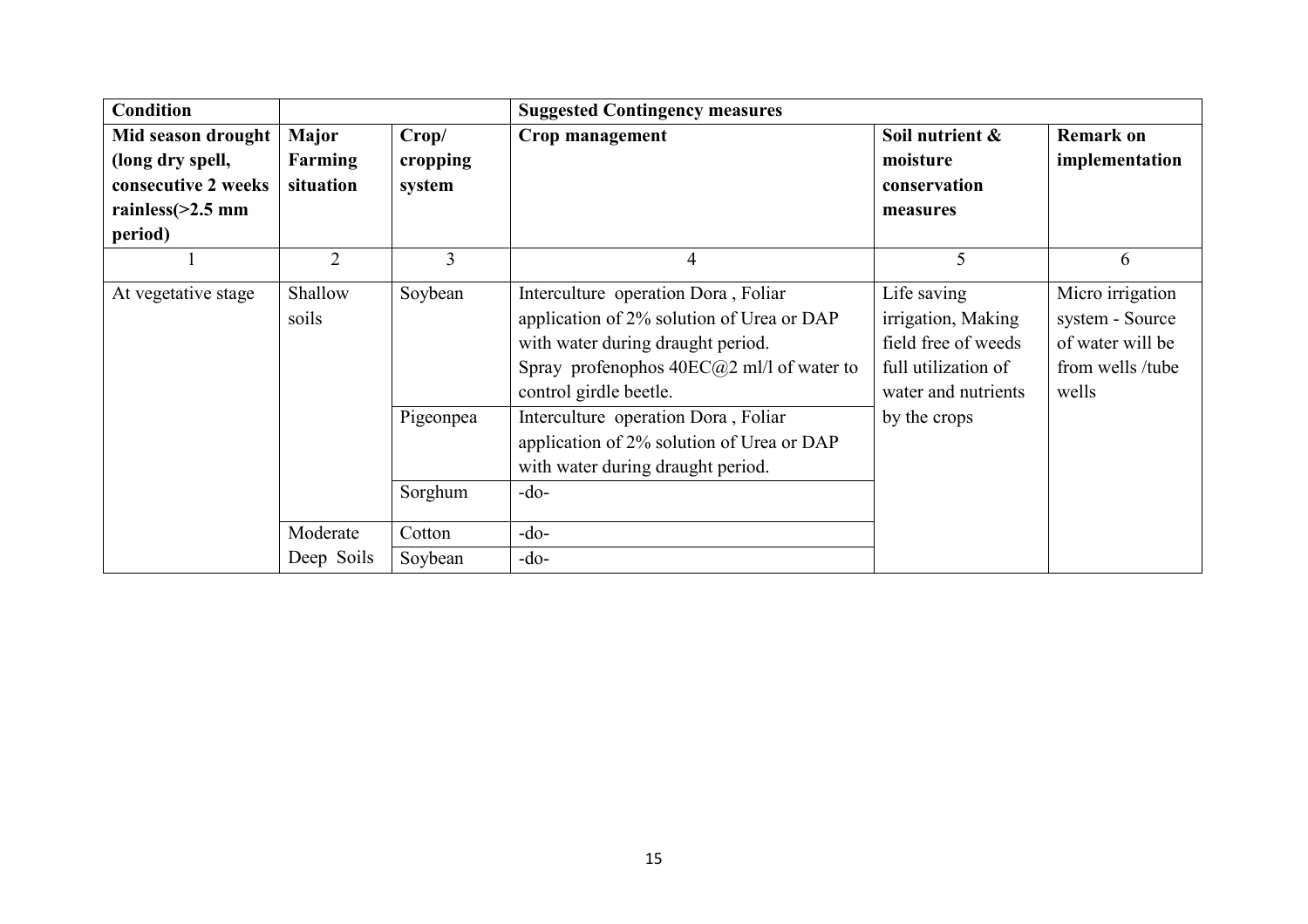| <b>Condition</b> |            |           | <b>Suggested Contingency measures</b>      |                           |                  |
|------------------|------------|-----------|--------------------------------------------|---------------------------|------------------|
| Mid season       | Major      | Crop/     | Crop management                            | Soil nutrient &           | <b>Remark on</b> |
| drought (long    | Farming    | cropping  |                                            | moisture conservation     | implementation   |
| dry spell)       | situation  | system    |                                            | measures                  |                  |
|                  |            |           | 4                                          |                           | 6                |
| At reproductive  | Shallow    | Soybean   | 20% defoliation in soybean and use as      | Life saving irrigation,   | Micro irrigation |
| stage            | soils      |           | mulching                                   | Making field free of      | system - Source  |
|                  |            |           | Foliar application of 2% DAP solution      | weeds full utilization of | of water will be |
|                  |            | Pigeonpea | $-do-$                                     | water and nutrients by    | from wells /tube |
|                  |            | Sorghum   | Delay the spray of urea till optimum soil  | the crops                 | wells            |
|                  |            |           | moisture availability                      |                           |                  |
|                  |            |           | 20% defoliation of lower leaves and use as |                           |                  |
|                  |            |           | mulching                                   |                           |                  |
|                  | Moderate   | Cotton    | Foliar application of 2% DAP solution      |                           |                  |
|                  | Deep Soils | Soybean   | $-do-$                                     |                           |                  |

| <b>Condition</b>           |                                   |                                 | <b>Suggested Contingency measures</b>                                                              |                                                                                                                    |                                                                                   |
|----------------------------|-----------------------------------|---------------------------------|----------------------------------------------------------------------------------------------------|--------------------------------------------------------------------------------------------------------------------|-----------------------------------------------------------------------------------|
| <b>Terminal</b><br>drought | <b>Major Farming</b><br>situation | Crop/ cropping<br>system        | Crop management                                                                                    | Soil nutrient & moisture<br>conservation measures                                                                  | <b>Remark on</b><br>implementation                                                |
|                            |                                   |                                 |                                                                                                    |                                                                                                                    |                                                                                   |
|                            | Shallow<br>soils                  | Soybean<br>Pigeonpea<br>Sorghum | Wherever water<br>resources are available<br>such as pond, wells etc.<br>protective irrigation can | Repeated interculture<br>operations to keep the field<br>weed free and use of<br>organic mulches <i>Glyricidia</i> | Micro irrigation<br>system - Source of<br>water will be from<br>wells /tube wells |
|                            | Moderate Deep Soils               | Cotton<br>Soybean               | be provided to the crop                                                                            | leaves, uprooted weeds<br>keeping roots upwards.                                                                   |                                                                                   |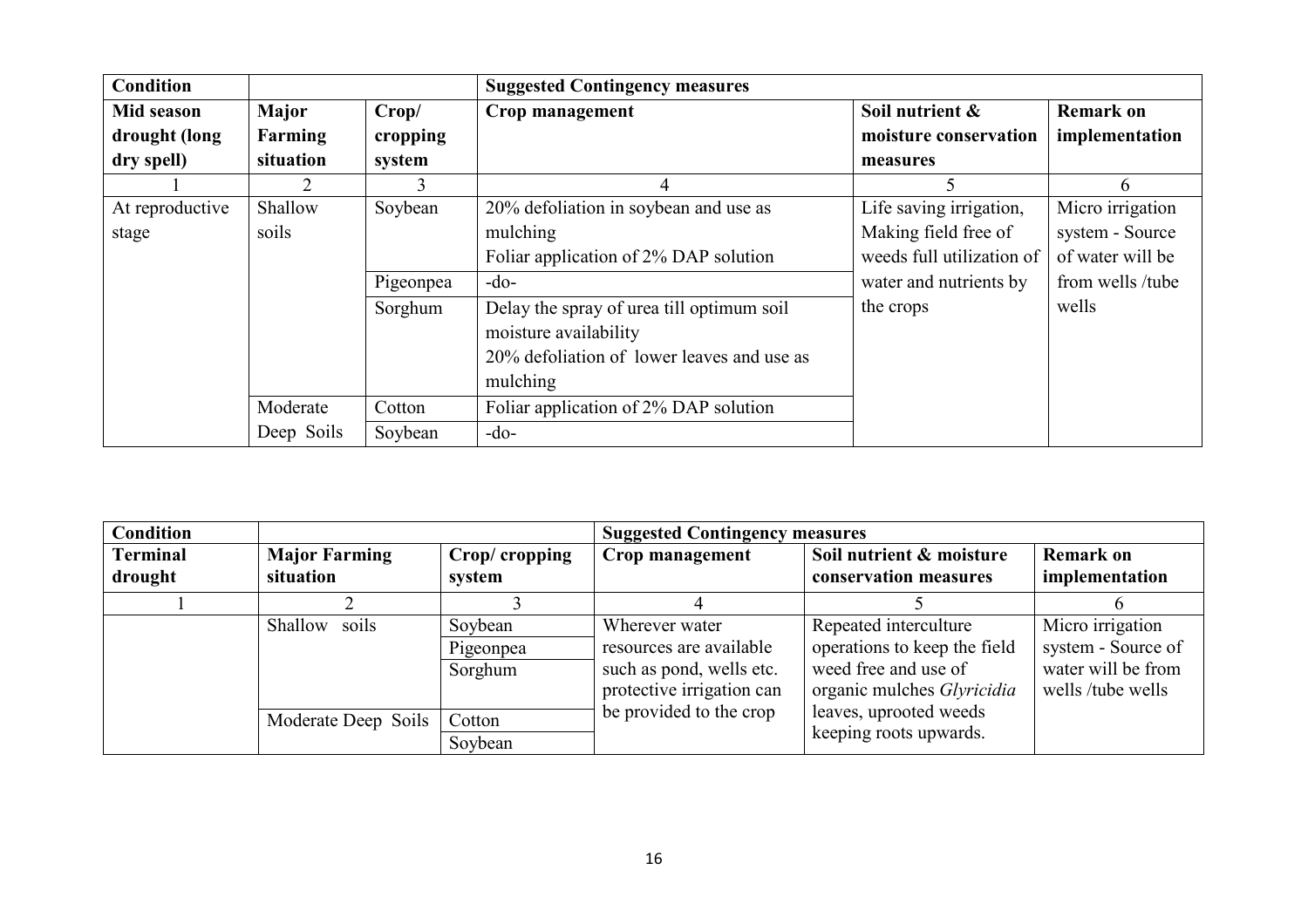### 2.1.1Drought- Irrigated situation

| <b>Condition</b> |                                   |                   | <b>Suggested Contingency measures</b> |                                                 |                                    |  |
|------------------|-----------------------------------|-------------------|---------------------------------------|-------------------------------------------------|------------------------------------|--|
|                  | <b>Major Farming</b><br>situation | Crop/<br>cropping | Change in crop/<br>cropping system    | <b>Agronomic measures</b>                       | <b>Remark on</b><br>implementation |  |
|                  |                                   | system            |                                       |                                                 |                                    |  |
|                  | 2                                 |                   | 4                                     | 5                                               | 6                                  |  |
| Delayed          | Shallow soils                     | Wheat             | Wheat (HW 2004, HI 1554,              | Preferred pre sowing Irrigation (Palewa)        |                                    |  |
| release of       |                                   |                   | HI 1500, MP 1203,                     | <b>Balanced fertilization</b>                   |                                    |  |
| water in         |                                   |                   | Harshita)                             | Irrigation at critical growth stage             |                                    |  |
| canals due       |                                   | Chickpea          | Chickpea (JG 130, JG 16,              | Dry sowing Application of IPNM techniques       |                                    |  |
| to low           |                                   |                   | <b>JAKI</b> 9218)                     | Irrigation at critical growth stages, branching |                                    |  |
| rainfall         |                                   |                   |                                       | and seed filling stage                          |                                    |  |
|                  |                                   |                   |                                       | Inter-culture operation                         |                                    |  |
|                  | Moderate Deep                     | Wheat             | Wheat (HW 2004, HI 1554,              | Preferred pre sowing Irrigation (Palewa)        |                                    |  |
|                  | <b>Soils</b>                      |                   | HI 1500, MP 1203,                     | <b>Balanced fertilization</b>                   |                                    |  |
|                  |                                   |                   | Harshita)                             | Irrigation at critical growth stage             |                                    |  |
|                  |                                   | Chickpea          | Chickpea (JG 130, JG 16,              | Dry sowing                                      |                                    |  |
|                  |                                   |                   | <b>JAKI</b> 9218)                     | Application of IPNM techniques                  |                                    |  |
|                  |                                   |                   |                                       | Irrigation at critical growth stages, branching |                                    |  |
|                  |                                   |                   |                                       | and seed filling stage                          |                                    |  |
|                  |                                   |                   |                                       | Inter-culture operation                         |                                    |  |
|                  |                                   | Cotton            | No change                             | Irrigation at critical growth stage             |                                    |  |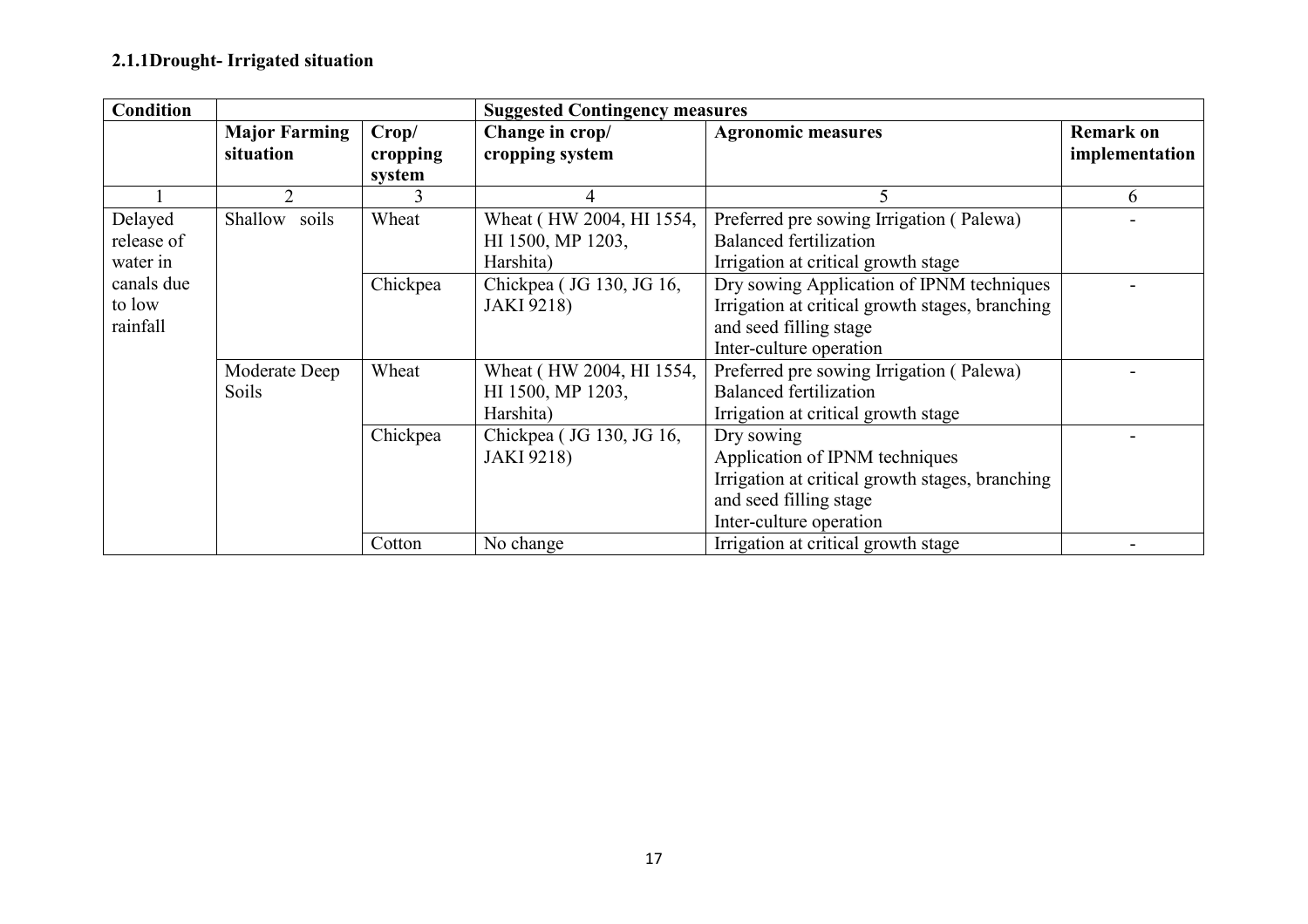| <b>Condition</b>                                             |                                   |                             | <b>Suggested Contingency measures</b>                       |                                                                                                                                                      |                                    |
|--------------------------------------------------------------|-----------------------------------|-----------------------------|-------------------------------------------------------------|------------------------------------------------------------------------------------------------------------------------------------------------------|------------------------------------|
|                                                              | <b>Major Farming</b><br>situation | Crop/<br>cropping<br>system | Change in crop/<br>cropping system                          | <b>Agronomic measures</b>                                                                                                                            | <b>Remark on</b><br>implementation |
|                                                              |                                   |                             |                                                             |                                                                                                                                                      | 6                                  |
| Limited release of<br>water in canals<br>due to low rainfall | Shallow soils                     | Wheat                       | Wheat (HW 2004, HI)<br>1554, HI 1500, MP<br>1203, Harshita) | Preferred pre sowing Irrigation (Palewa)<br><b>Balanced fertilization</b><br>Irrigation at critical growth stage                                     |                                    |
|                                                              |                                   | Chickpea                    | Chickpea (JG 130, JG<br>16, JAKI 9218)                      | Dry sowing Application of IPNM<br>techniques<br>Irrigation at critical growth stages,<br>branching and seed filling stage<br>Inter-culture operation |                                    |
|                                                              | Moderate Deep<br><b>Soils</b>     | Wheat                       | Wheat (HW 2004, HI)<br>1554, HI 1500, MP<br>1203, Harshita) | Preferred pre sowing Irrigation (Palewa)<br><b>Balanced fertilization</b><br>Irrigation at critical growth stage                                     |                                    |
|                                                              |                                   | Chickpea                    | Chickpea (JG 130, JG<br>16, JAKI 9218)                      | Dry sowing Application of IPNM<br>techniques<br>Irrigation at critical growth stages,<br>branching and seed filling stage<br>Inter-culture operation |                                    |
|                                                              |                                   | Cotton                      | No change                                                   | Irrigation at critical growth stage                                                                                                                  |                                    |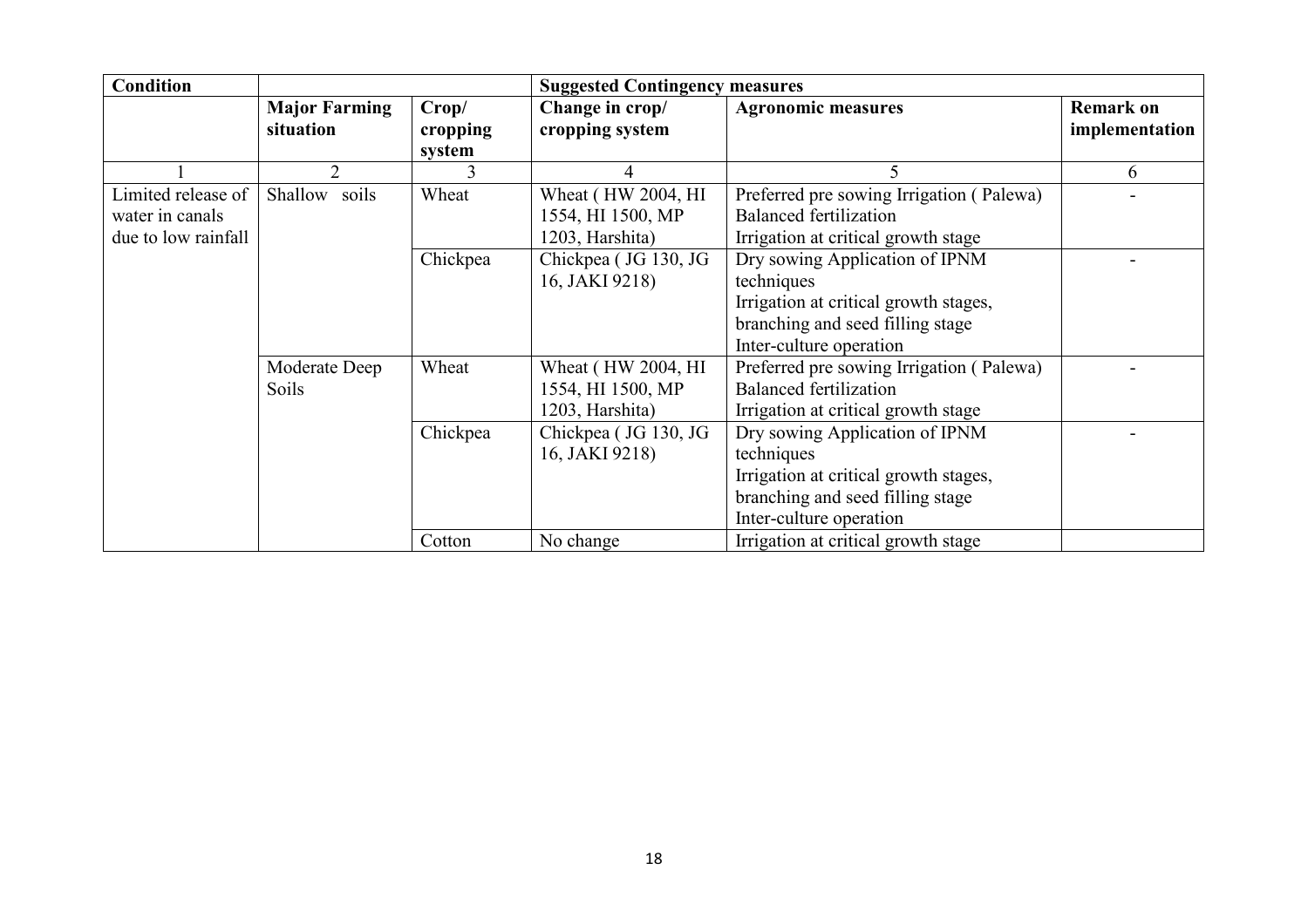| <b>Condition</b>                                            |                                             |                             | <b>Suggested Contingency measures</b>                       |                                                                                                                                                      |                                    |
|-------------------------------------------------------------|---------------------------------------------|-----------------------------|-------------------------------------------------------------|------------------------------------------------------------------------------------------------------------------------------------------------------|------------------------------------|
|                                                             | <b>Major</b><br><b>Farming</b><br>situation | Crop/<br>cropping<br>system | Change in crop/<br>cropping system                          | <b>Agronomic measures</b>                                                                                                                            | <b>Remark on</b><br>implementation |
|                                                             |                                             | 3                           | $\overline{4}$                                              | 5                                                                                                                                                    | 6                                  |
| Non release of water<br>in canals under<br>delayed onset of | Shallow soils                               | Wheat                       | Wheat (HW 2004, HI<br>1554, HI 1500, MP<br>1203, Harshita)  | Preferred pre sowing Irrigation (Palewa)<br><b>Balanced fertilization</b><br>Irrigation at critical growth stage                                     |                                    |
| monsoon in<br>catchment                                     |                                             | Chickpea                    | Chickpea (JG 130, JG<br>16, JAKI 9218)                      | Dry sowing Application of IPNM<br>techniques<br>Irrigation at critical growth stages,<br>branching and seed filling stage<br>Inter-culture operation |                                    |
|                                                             | Moderate deep<br>Soils                      | Wheat                       | Wheat (HW 2004, HI)<br>1554, HI 1500, MP<br>1203, Harshita) | Preferred pre sowing Irrigation (Palewa)<br><b>Balanced fertilization</b><br>Irrigation at critical growth stage                                     |                                    |
|                                                             |                                             | Chickpea                    | Chickpea (JG 130, JG<br>16, JAKI 9218)                      | Dry sowing Application of IPNM<br>techniques<br>Irrigation at critical growth stages,<br>branching and seed filling stage<br>Inter-culture operation |                                    |
|                                                             |                                             | Cotton                      | No change                                                   | Irrigation at critical growth stage                                                                                                                  |                                    |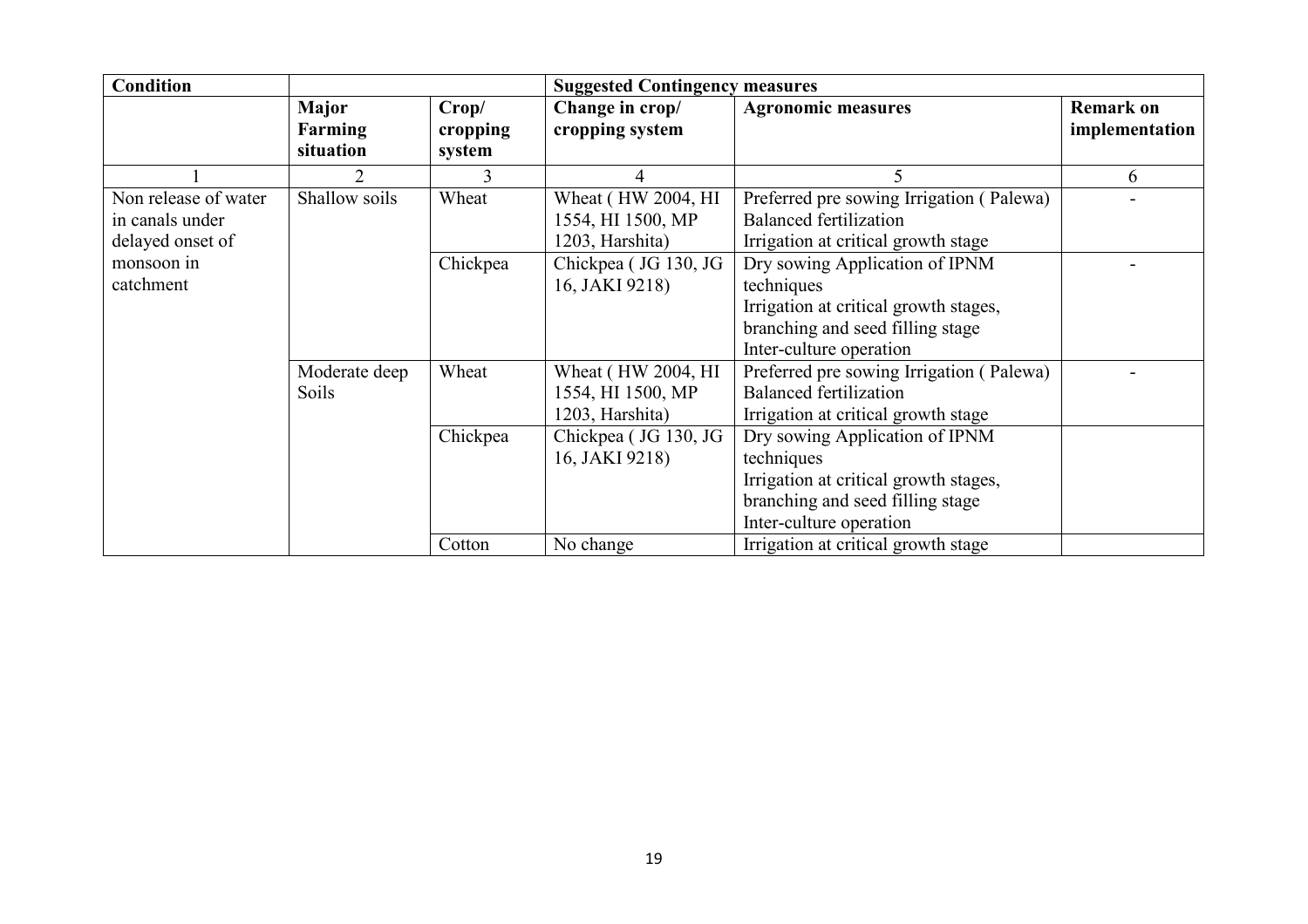| <b>Condition</b>     |                                   |                   | <b>Suggested Contingency measures</b> |                                       |                                    |
|----------------------|-----------------------------------|-------------------|---------------------------------------|---------------------------------------|------------------------------------|
|                      | <b>Major Farming</b><br>situation | Crop/<br>cropping | Change in crop/cropping<br>system     | <b>Agronomic measures</b>             | <b>Remark on</b><br>implementation |
|                      |                                   | system            |                                       |                                       |                                    |
|                      | $\overline{2}$                    | 3                 | 4                                     | 5                                     | 6                                  |
| Lack of inflows into | Shallow soils                     | Wheat             | Wheat (HW 2004, HI                    | Preferred pre sowing Irrigation       |                                    |
| tank due to          |                                   |                   | 1554, HI 1500, MP 1203,               | (Palewa)                              |                                    |
| insufficient/delayed |                                   |                   | Harshita)                             | <b>Balanced fertilization</b>         |                                    |
| onset of monsoon     |                                   |                   |                                       | Irrigation at critical growth stage   |                                    |
|                      |                                   | Chickpea          | Chickpea (JG 130, JG 16,              | Dry sowing Application of IPNM        |                                    |
|                      |                                   |                   | <b>JAKI 9218)</b>                     | techniques                            |                                    |
|                      |                                   |                   |                                       | Irrigation at critical growth stages, |                                    |
|                      |                                   |                   |                                       | branching and seed filling stage      |                                    |
|                      |                                   |                   |                                       | Inter-culture operation               |                                    |
|                      | Moderate deep                     | Wheat             | Wheat (HW 2004, HI)                   | Preferred pre sowing Irrigation       |                                    |
|                      | Soils                             |                   | 1554, HI 1500, MP 1203,               | (Palewa)                              |                                    |
|                      |                                   |                   | Harshita)                             | <b>Balanced fertilization</b>         |                                    |
|                      |                                   |                   |                                       | Irrigation at critical growth stage   |                                    |
|                      |                                   | Chickpea          | Chickpea (JG 130, JG 16,              | Dry sowing Application of IPNM        |                                    |
|                      |                                   |                   | <b>JAKI</b> 9218)                     | techniques                            |                                    |
|                      |                                   |                   |                                       | Irrigation at critical growth stages, |                                    |
|                      |                                   |                   |                                       | branching and seed filling stage      |                                    |
|                      |                                   |                   |                                       | Inter-culture operation               |                                    |
|                      |                                   | Cotton            | No change                             | Irrigation at critical growth stage   |                                    |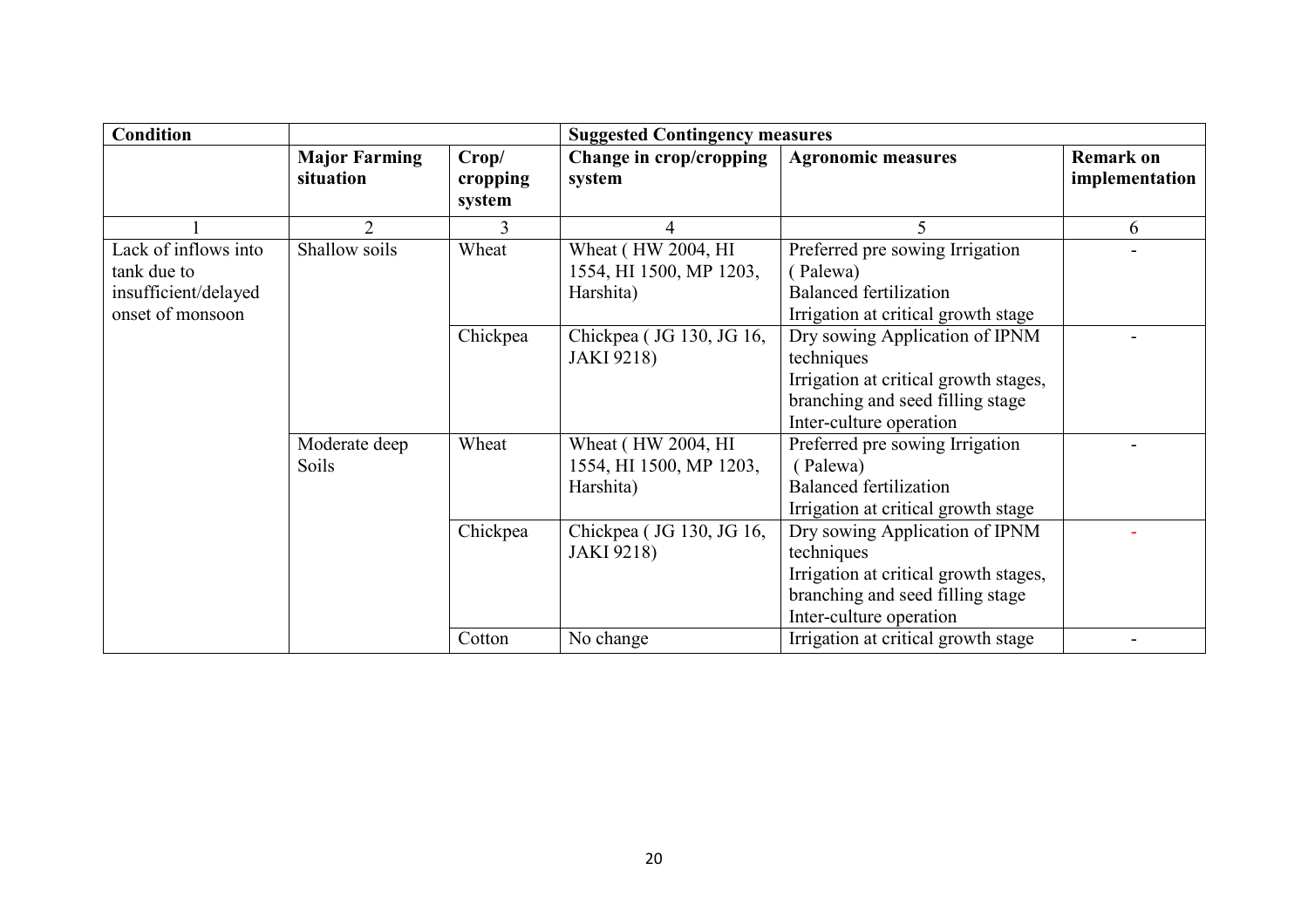| <b>Condition</b>                             | <b>Major Farming</b><br>situation | Crop/<br>cropping<br>system | Change in crop/<br>cropping system   | <b>Agronomic measures</b>                                                 | <b>Remark on</b><br>implementation |
|----------------------------------------------|-----------------------------------|-----------------------------|--------------------------------------|---------------------------------------------------------------------------|------------------------------------|
|                                              |                                   |                             |                                      |                                                                           | 6                                  |
| Insufficient ground<br>water recharge due to | Shallow soils                     | Wheat                       | Wheat (HW 2004,<br>HI 1554, HI 1500, | Preferred pre sowing Irrigation (Palewa)<br><b>Balanced fertilization</b> |                                    |
| low rainfall                                 |                                   |                             | MP 1203, Harshita)                   | Irrigation at critical growth stage                                       |                                    |
|                                              |                                   | Chickpea                    | Chickpea (JG 130,                    | Dry sowing Application of IPNM                                            |                                    |
|                                              |                                   |                             | JG 16, JAKI 9218)                    | techniques                                                                |                                    |
|                                              |                                   |                             |                                      | Irrigation at critical growth stages,                                     |                                    |
|                                              |                                   |                             |                                      | branching and seed filling stage                                          |                                    |
|                                              |                                   |                             |                                      | Inter-culture operation                                                   |                                    |
|                                              | Moderate deep                     | Wheat                       | Wheat (HW 2004,                      | Preferred pre sowing Irrigation (Palewa)                                  |                                    |
|                                              | <b>Soils</b>                      |                             | HI 1554, HI 1500,                    | <b>Balanced fertilization</b>                                             |                                    |
|                                              |                                   |                             | MP 1203, Harshita)                   | Irrigation at critical growth stage                                       |                                    |
|                                              |                                   | Chickpea                    | Chickpea (JG 130,                    | Dry sowing Application of IPNM                                            |                                    |
|                                              |                                   |                             | JG 16, JAKI 9218)                    | techniques                                                                |                                    |
|                                              |                                   |                             |                                      | Irrigation at critical growth stages,                                     |                                    |
|                                              |                                   |                             |                                      | branching and seed filling stage                                          |                                    |
|                                              |                                   |                             |                                      | Inter-culture operation                                                   |                                    |
|                                              |                                   | Cotton                      | No change                            | Irrigation at critical growth stage                                       |                                    |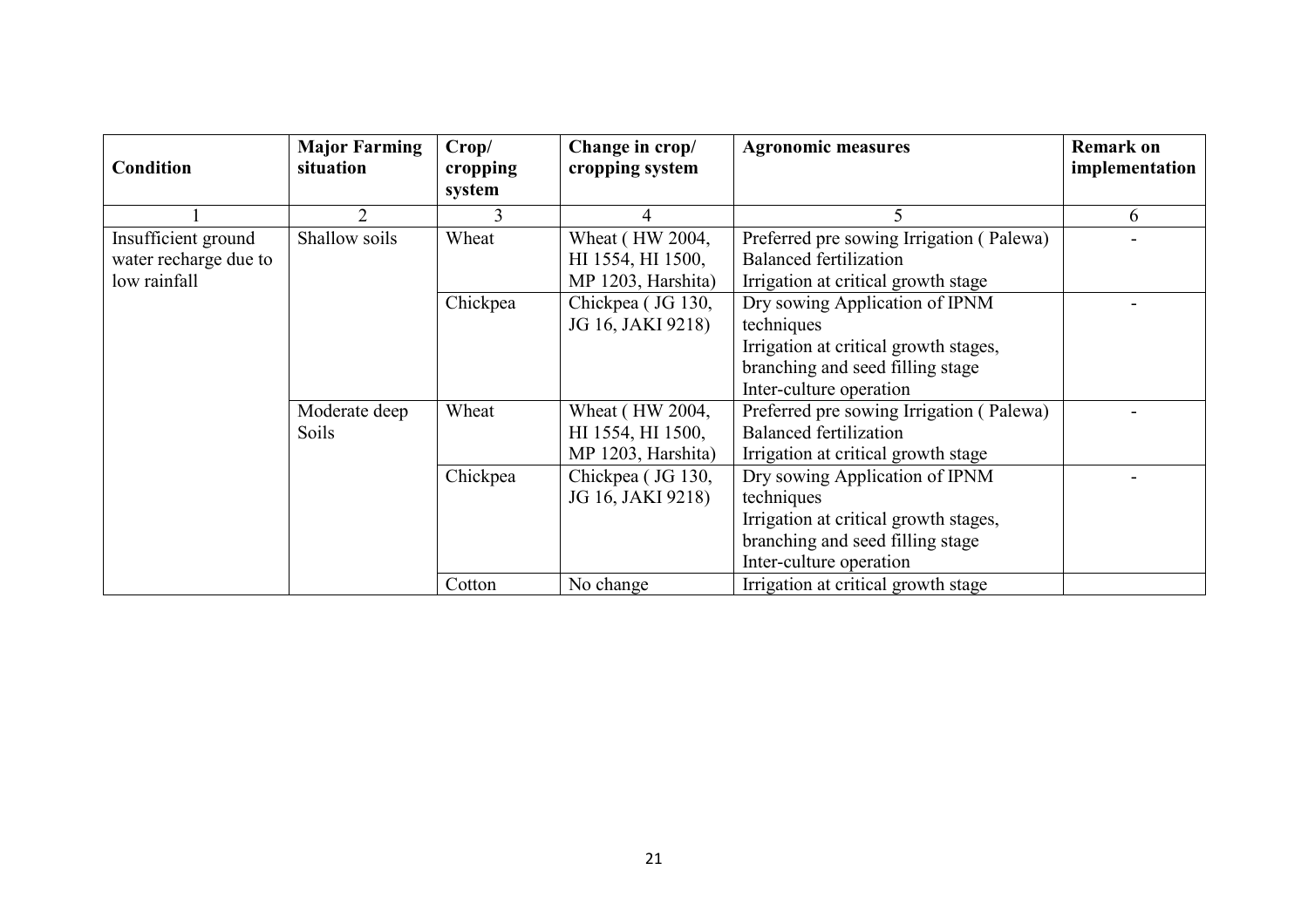2.2 Unusual rains (untimely, unseasonal etc]) (for both rain fed and irrigated situations)

| <b>Condition</b>                                                                  | <b>Suggested contingency measure</b>                                                                                                                                                                                          |                                                                                                                                                |                                                                                                        |                                                                                                                                                                                                                                                           |  |
|-----------------------------------------------------------------------------------|-------------------------------------------------------------------------------------------------------------------------------------------------------------------------------------------------------------------------------|------------------------------------------------------------------------------------------------------------------------------------------------|--------------------------------------------------------------------------------------------------------|-----------------------------------------------------------------------------------------------------------------------------------------------------------------------------------------------------------------------------------------------------------|--|
| <b>Continuous high</b><br>rainfall in a short<br>span leading to<br>water logging | <b>Vegetative stage</b>                                                                                                                                                                                                       | <b>Flowering stage</b>                                                                                                                         | Crop maturity stage                                                                                    | <b>Post harvest</b>                                                                                                                                                                                                                                       |  |
|                                                                                   | $\overline{2}$                                                                                                                                                                                                                | 3                                                                                                                                              |                                                                                                        | $\overline{\mathcal{L}}$                                                                                                                                                                                                                                  |  |
| Soybean                                                                           | • Draining of excess water<br>• Interculture to loosen the soil and $\bullet$ Interculture to loosen the soil<br>to improve aeration<br>• Topdressing with N10-20kg/ha at • Foliar spray with 2% urea/DAP<br>optimum moisture | • Drain excess water<br>and to improve aeration<br>to regain lost vigor                                                                        | • Drain excess water<br>• Harvesting on a clear<br>sunny day<br>• Shift the produce to safer<br>place  | · Maintain optimum<br>moisture content in<br>grain by drying<br>before bagging and<br>marketing                                                                                                                                                           |  |
| Cotton                                                                            | • Draining of excess water<br>• Apply 25 kg additional N/ha<br>after draining of excess water                                                                                                                                 | • Draining of excess water<br>• Intercultivation with small<br>blade harrow<br>• Apply 25 kg additional N/ha<br>after draining of excess water | • Draining of excess water                                                                             | • Harvest cotton<br>bolls in bright<br>sunshine periods.                                                                                                                                                                                                  |  |
| Sorghum                                                                           | • Draining of excess water<br>• Apply 25 kg additional N/ha<br>after draining of excess water                                                                                                                                 | • Draining of excess water<br>• Intercultivation with hoe<br>• Apply 25 kg additional N/ha<br>after draining of excess water                   | • Draining of excess water<br>• Harvest green cobs from<br>dislodged plants for<br>immediate marketing | • Spread the bundles<br>drenched in the<br>rain on the field<br>bunds/ drying<br>floors to quicken<br>drying<br>• Thresh bundles<br>after they are dried<br>properly<br>• Dry the grain to<br>proper moisture<br>content before<br>bagging and<br>storing |  |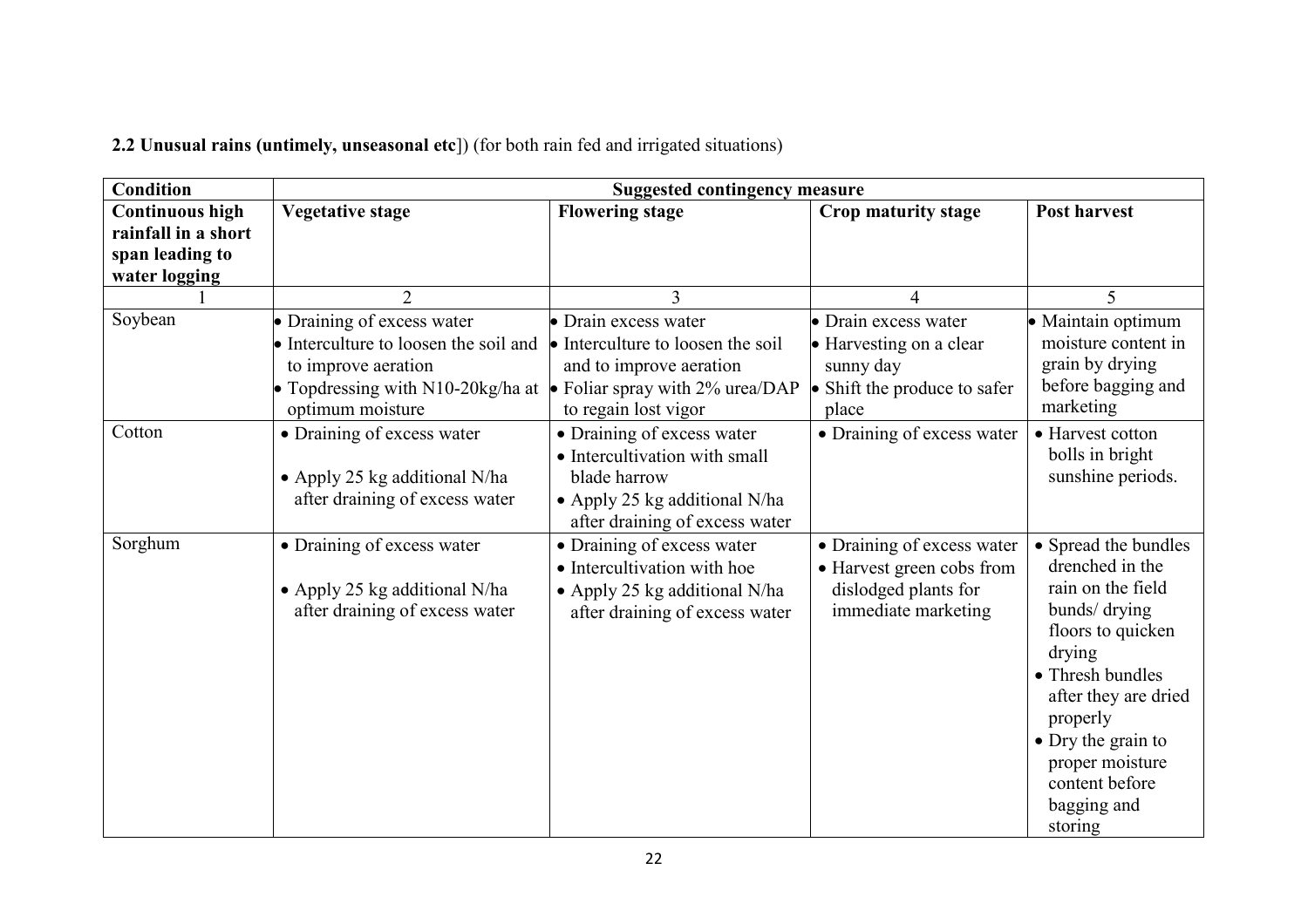| Wheat                                                                                                                      | • Drain excess water<br>• Top dressing of nitrogenous<br>fertilizers 20-30 kg/ha at<br>optimum soil moisture to gain<br>vigour | • Drain excess water<br>• Top dressing of nitrogenous<br>fertilizers 20-30 kg/ha at<br>optimum soil moisture to gain<br>vigour<br>• Adopt need based plant<br>protection measures | • Drain excess water<br>• Adopt need based plant<br>protection measures<br>• Harvest on a clear sunny<br>day                                           |                                                                                         |
|----------------------------------------------------------------------------------------------------------------------------|--------------------------------------------------------------------------------------------------------------------------------|-----------------------------------------------------------------------------------------------------------------------------------------------------------------------------------|--------------------------------------------------------------------------------------------------------------------------------------------------------|-----------------------------------------------------------------------------------------|
| Chickpea                                                                                                                   | • Drain excess water<br>• Interculture along with earthing<br>to loosen the soil and to improve<br>aeration                    | • Drain excess water<br>• Interculture along with<br>earthing to loosen the soil and<br>to improve aeration                                                                       | • Drain excess water<br>• Timely harvest of<br>produce on a clear sunny<br>day                                                                         | • Shifting to safer<br>place and drying<br>the produce before<br>bagging and<br>storage |
| Horticulture                                                                                                               |                                                                                                                                |                                                                                                                                                                                   |                                                                                                                                                        |                                                                                         |
| <b>Fruits (Mango,</b><br>Guava,<br>Pomegranate,<br>papaya etc.)                                                            | • Application of fungicides to<br>check dumping off (Spray<br>Dithane M-45 3% or Bavistin<br>1% against anthracnose)           | • Immediate drain of water<br>• Application of fertilizers just<br>after drainage                                                                                                 | • Earthling and<br>application of fungicides<br>(Spray Dithane M-45)<br>3% or Bavistin 1%<br>against anthracnose)<br>• Harvest on clear weather<br>day | • Store the fruits in<br>well ventilated<br>place before it can<br>be marketed          |
| <b>Vegetables</b> (<br>Onion, Tomato,<br>Cabbage&<br>cauliflower,<br><b>Cucurbits</b> , Leafy<br>vegetables and<br>others) | • Spray mancozeb $@3g$ /lit to<br>check dumping off                                                                            | • Drain water immediately<br>• Application n-fertilizers just<br>after drainage                                                                                                   | • Earthling and<br>application of fungicides<br>• Stop harvesting till<br>weather clear                                                                | • Store the v in well<br>ventilated place<br>before it can be<br>marketed               |
|                                                                                                                            | Heavy rainfall with high speed wind in a short span                                                                            |                                                                                                                                                                                   |                                                                                                                                                        |                                                                                         |
| Soybean                                                                                                                    | • Drain excess water<br>• Top dressing with N 10-20<br>kg/ha at optimum soil moisture                                          | • Drain excess water<br>• Intercultivation at optimum<br>soil moisture to loosen the soil<br>and improve aeration<br>• Foliar spray $2\%$ urea/DAP to<br>regain lost vigour       | • Stop harvesting till<br>weather clear<br>• Drain excess water<br>• Shift the produce to<br>safer place                                               | Well dry the produce<br>up to 10-12 %<br>moisture before<br>storage                     |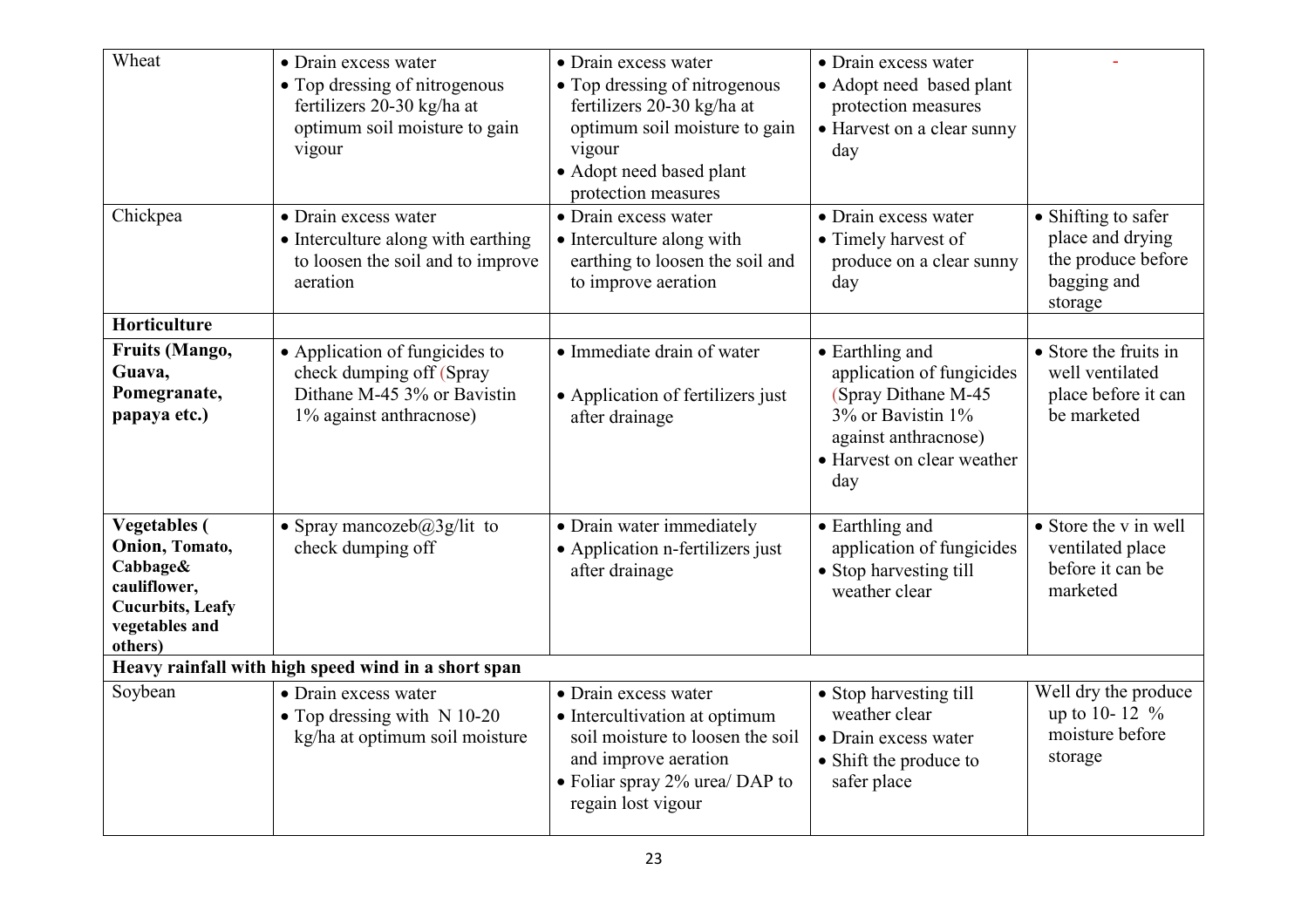| Cotton                                                                                                                                 | • Draining of excess water<br>• Apply 25 kg additional N/ha<br>after draining of excess water                                  | • Drain of excess water<br>• Intercultivation with hoe<br>• Apply 25 kg additional N/ha<br>after draining of excess water                                                         | • Drain of excess water                                                                                      |                                                                                                                              |
|----------------------------------------------------------------------------------------------------------------------------------------|--------------------------------------------------------------------------------------------------------------------------------|-----------------------------------------------------------------------------------------------------------------------------------------------------------------------------------|--------------------------------------------------------------------------------------------------------------|------------------------------------------------------------------------------------------------------------------------------|
| Wheat                                                                                                                                  | • Drain excess water<br>• Top dressing of nitrogenous<br>fertilizers 20-30 kg/ha at<br>optimum soil moisture to gain<br>vigour | • Drain excess water<br>• Top dressing of nitrogenous<br>fertilizers 20-30 kg/ha at<br>optimum soil moisture to gain<br>vigour<br>• Adopt need based plant<br>protection measures | • Drain excess water<br>• Adopt need based plant<br>protection measures<br>• Harvest on a clear sunny<br>day | · Maintain optimum<br>moisture of grain<br>by drying                                                                         |
| Chickpea                                                                                                                               | • Drain excess water<br>• Foilar spray with 2% urea after<br>cessation of rains                                                | • Drain excess water<br>• Foilar spray with 2% urea<br>after cessation of rains                                                                                                   | • Drain excess water<br>• Timely harvest of<br>produce on a clear sunny<br>day                               | • Shifting to safer<br>place and drying<br>thr produce before<br>bagging and<br>storage                                      |
| Horticulture                                                                                                                           |                                                                                                                                |                                                                                                                                                                                   |                                                                                                              |                                                                                                                              |
| <b>Fruits (Mango,</b><br>Guava, Sapota,<br>Pomegranate,<br>papaya etc.)                                                                | • Proper drainage and removal of<br>excess water from root zone                                                                | • Proper drainage and removal<br>of excess water from root zone                                                                                                                   | • Proper drainage and<br>removal of excess water<br>from root zone                                           | • Store in well<br>ventilized<br>temporary<br>structures before<br>marketing<br>• Market the produce<br>as early as possible |
| <b>Vegetables</b><br>(Tomato, Potato,<br>Cabbage&<br>cauliflower,<br><b>Cucurbits</b> , Leafy<br>vegetables, green<br>peas and others) | • Proper drainage and removal of<br>excess water from root zone                                                                | • Proper drainage and removal<br>of excess water from root zone                                                                                                                   | • Proper drainage and<br>removal of excess water<br>from root zone                                           | $\bullet$                                                                                                                    |
|                                                                                                                                        | Outbreak of pests and diseases due to unseasonal rains                                                                         |                                                                                                                                                                                   |                                                                                                              |                                                                                                                              |
| Soybean                                                                                                                                | • Early planting to minimize the<br>incidence of girdle beetle and<br>green semilooper                                         | • Monitor moth activity of<br>spodoptera through<br>pheromone traps (10 traps/ha)                                                                                                 |                                                                                                              | Well dry the produce<br>up to 10-12 %<br>moisture before<br>storage                                                          |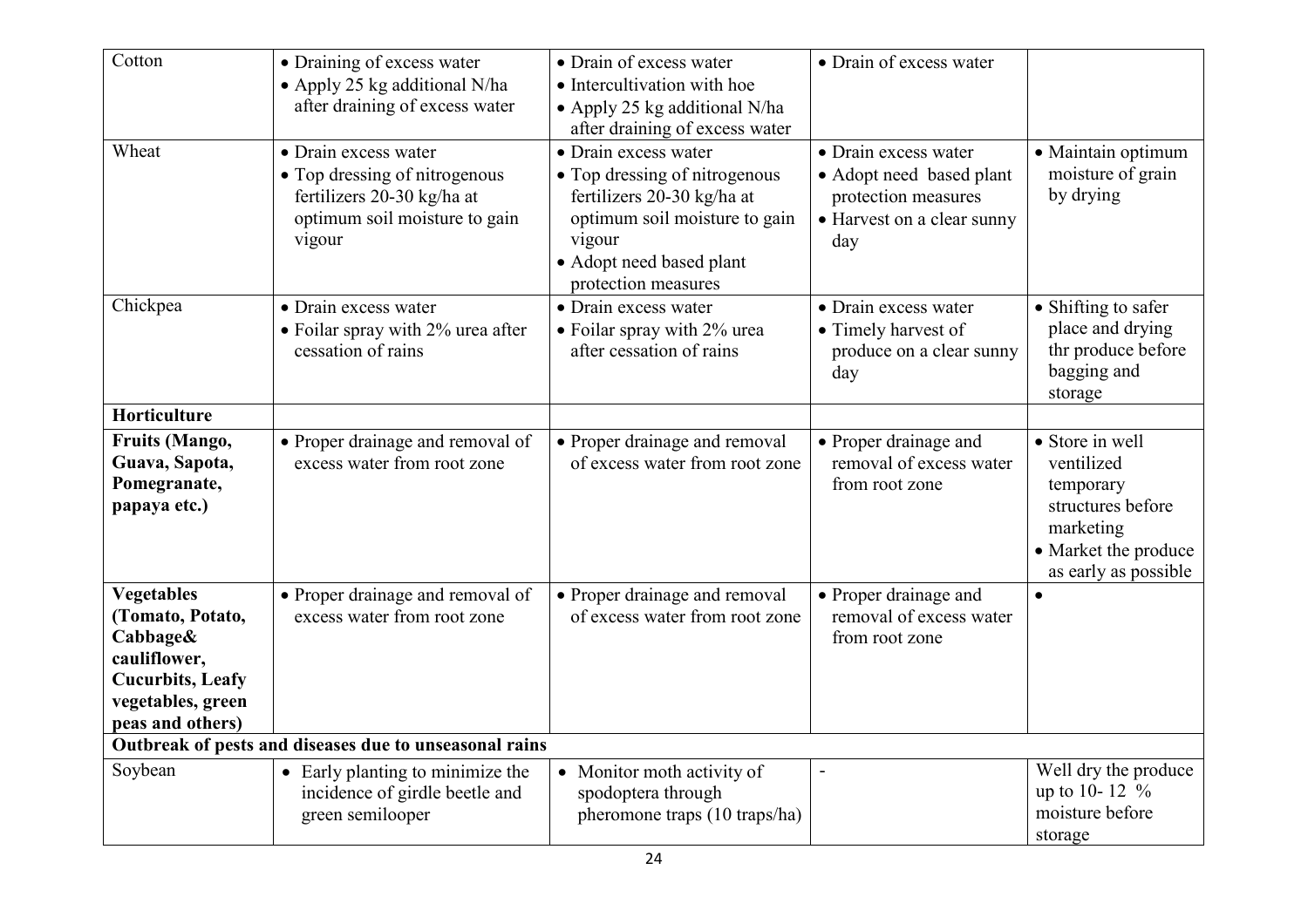|           | • Foliar spray of Triazophos<br>followed by profenophos for<br>the control of girdle beetle and<br>green semilooper | • Apply Quinalphos 25EC<br>2ml/l or Emameetin benzoate<br>5 SG 4 $g/10$ lit to control<br>spodoptera |                                               |                 |
|-----------|---------------------------------------------------------------------------------------------------------------------|------------------------------------------------------------------------------------------------------|-----------------------------------------------|-----------------|
| Cotton    | Spray for systemic insecticide -                                                                                    | Spray for systemic insecticide                                                                       | Spray for systemic                            |                 |
|           | imidacloprid/thimethoxom/                                                                                           | - imidacloprid/thimethoxom/                                                                          | insecticide - imidacloprid/                   |                 |
|           | acetameprid for control of sucking                                                                                  | acetameprid for control of                                                                           | thimethoxom/                                  |                 |
|           | pest                                                                                                                | sucking pest                                                                                         | acetameprid for control of                    |                 |
|           |                                                                                                                     | To control new wilt,                                                                                 | sucking pest                                  |                 |
|           |                                                                                                                     | drenching of 1% urea                                                                                 |                                               |                 |
|           |                                                                                                                     | solution                                                                                             |                                               |                 |
| Sorghum   | Timely sowing of sorghum to                                                                                         | Spray of Quinolphos/trizophos                                                                        | Use of insecticide as                         | Quick drying to |
|           | control Shootfly and seed<br>treatment by Thiomethixom 25                                                           | for the control of ear head bug                                                                      | dusting with carbrabryl<br>powder(25kg/ha) to | prevent molds   |
|           | WG.                                                                                                                 |                                                                                                      | control ear head bug                          |                 |
|           | Use of carbo furodon granules 3G                                                                                    |                                                                                                      | Spaying of Earhead bug,                       |                 |
|           | 8-10kg/ha to control stem borer                                                                                     |                                                                                                      | web worm, grain mold                          |                 |
| Pigeonpea | Spray triazophos 40 % EC $@$ 1-                                                                                     | Spray triazophos 40 % EC @ 1-                                                                        | Spray triazophos 40 % EC                      |                 |
|           | 1.5 l/ha in chickpea against pest                                                                                   | 1.5 l/ha in chickpea against pest                                                                    | $(a)$ 1-1.5 l/ha in chickpea                  |                 |
|           | incidence.                                                                                                          | incidence.                                                                                           | against pest incidence.                       |                 |
|           | "T" shaped pegs placed in late                                                                                      | T" shaped pegs placed in late                                                                        | Carry out critical survey                     |                 |
|           | sown chickpea field for biological                                                                                  | sown chickpea field for                                                                              | of fields for insect and                      |                 |
|           | control of pod borer and for                                                                                        | biological control of pod borer                                                                      | disease attack in crops                       |                 |
|           | chemical control spraying of                                                                                        | and for chemical control                                                                             |                                               |                 |
|           | Quinolphos 25 EC or                                                                                                 | spraying of Quinolphos 25 EC                                                                         |                                               |                 |
|           | Chlorpyriphos 20 EC C or Methyl                                                                                     | or Chlorpyriphos 20 EC C or                                                                          |                                               |                 |
|           | Parathion 50 EC @ 600 ml                                                                                            | Methyl Parathion 50 EC @ 600                                                                         |                                               |                 |
|           | dissolve in 500 L of water should                                                                                   | ml dissolve in 500 L of water                                                                        |                                               |                 |
|           | be used. Dusting of Felvunerate                                                                                     | should be used. Dusting of                                                                           |                                               |                 |
|           | 0.4% or Endosulphan 4% 15-20                                                                                        | Felvunerate 0.4% or                                                                                  |                                               |                 |
|           | kg or Quinolphas 1.5 WP 20-25                                                                                       | Endosulphan 4% 15-20 kg or                                                                           |                                               |                 |
|           | kg/ha with duster.                                                                                                  | Quinolphas 1.5 WP 20-25 kg/ha                                                                        |                                               |                 |
|           |                                                                                                                     | with duster.                                                                                         |                                               |                 |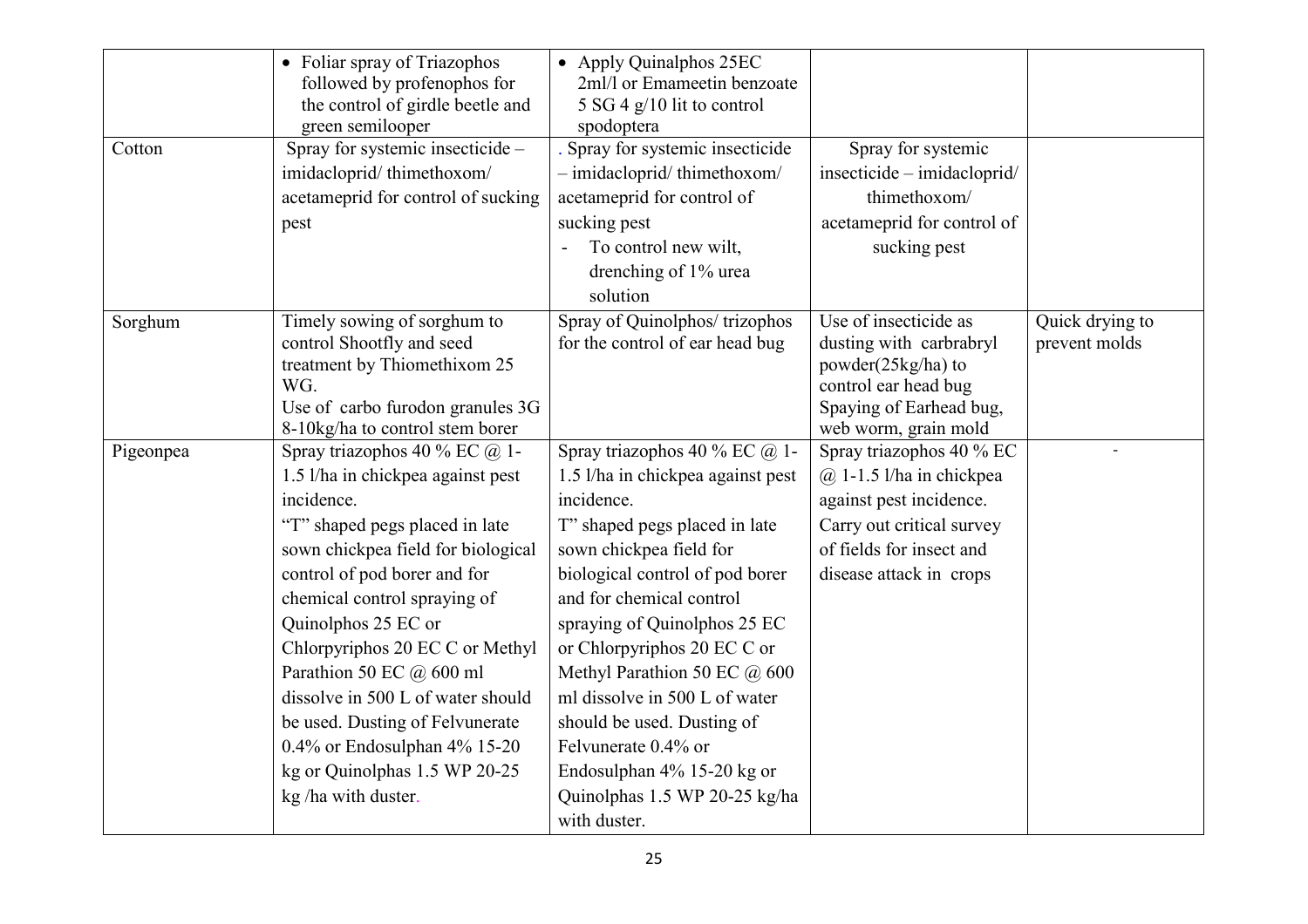| Wheat                                                                   | Spray 0.1% Hexaconezol against<br>wheat rust.                                                                                                                                                                                                                                                                                                                                                                                                              | Spray 0.1% Hexaconezol<br>against wheat rust.                                                                                                                                                                                                                                                                                                                                                                                                              | Spray 0.1% Hexaconezol<br>against wheat rust.                                                                                                                           | Well dry the produce<br>up to 10-12 $%$<br>moisture before<br>storage                                                                            |
|-------------------------------------------------------------------------|------------------------------------------------------------------------------------------------------------------------------------------------------------------------------------------------------------------------------------------------------------------------------------------------------------------------------------------------------------------------------------------------------------------------------------------------------------|------------------------------------------------------------------------------------------------------------------------------------------------------------------------------------------------------------------------------------------------------------------------------------------------------------------------------------------------------------------------------------------------------------------------------------------------------------|-------------------------------------------------------------------------------------------------------------------------------------------------------------------------|--------------------------------------------------------------------------------------------------------------------------------------------------|
| Gram                                                                    | Spray triazophos 40 % EC @ 1-<br>1.5 l/ha in chickpea against pest<br>incidence. .<br>"T" shaped pegs placed in late<br>sown chickpea field for biological<br>control of pod borer and for<br>chemical control spraying of<br>Quinolphos 25 EC or<br>Chlorpyriphos 20 EC C or<br>Methyle Parathion 50 EC @ 600<br>ml dissolve in 500 L of water<br>should be used. Dusting of<br>Felvunerate 0.4% or Quinolphos<br>1.5 WP 20-25 per hectare with<br>duster | Spray triazophos 40 % EC @ 1-<br>1.5 l/ha in chickpea against pest<br>incidence. ·<br>"T" shaped pegs placed in late<br>sown chickpea field for<br>biological control of pod borer<br>and for chemical control<br>spraying of Quinolphos 25 EC<br>or Chlorpyriphos 20 EC C or<br>Methyle Parathion 50 EC @ 600<br>ml dissolve in 500 L of water<br>should be used. Dusting of<br>Felvunerate 0.4% or Quinolphos<br>1.5 WP 20-25 per hectare with<br>duster | Spray triazophos 40 % EC<br>$(a)$ 1-1.5 l/ha in chickpea<br>against pest incidence.<br>Carry out critical survey<br>of fields for insect and<br>disease attack in crops | Well dry the produce<br>up to 10-12 $%$<br>moisture before<br>storage<br>Store in well<br>ventilated temporary<br>structures before<br>marketing |
| Horticulture                                                            |                                                                                                                                                                                                                                                                                                                                                                                                                                                            |                                                                                                                                                                                                                                                                                                                                                                                                                                                            |                                                                                                                                                                         |                                                                                                                                                  |
| <b>Fruits (Mango,</b><br>Guava, Sapota,<br>Pomegranate,<br>papaya etc.) | Spray imidacloprid 0.3 ml or<br>dimethoate 1 ml/l to control leaf<br>hopper<br>Drench the seedlings with COC<br>$0.3\%$ against root rot                                                                                                                                                                                                                                                                                                                   | Spray imidacloprid 0.3 ml or<br>dimethoate 1 ml/l to control leaf<br>hopper                                                                                                                                                                                                                                                                                                                                                                                | Spray Dithane M-45 3<br>$g/l$ or carbendazim 1 $g/l$<br>against anthracnose<br>spray sulphur $0.5\%$ to<br>control powdery mildew                                       | Maintain aeration in<br>storage to prevent<br>fungal infection and<br>blackening of fruits                                                       |
| Vegetables $-$<br>Chilli, Onion,<br>Colecassia                          | Spray imidacloprid 0.3 ml or<br>dimethoate 1 ml/l to control leaf<br>hopper                                                                                                                                                                                                                                                                                                                                                                                | Spray imidacloprid 0.3 ml or<br>dimethoate 1 ml/l to control leaf<br>hopper                                                                                                                                                                                                                                                                                                                                                                                | Spray imidacloprid 0.3 ml<br>or dimethoate 1 ml/l to<br>control leaf hopper                                                                                             | Maintain aeration in<br>storage to prevent<br>fungal infection and<br>blackening of fruits                                                       |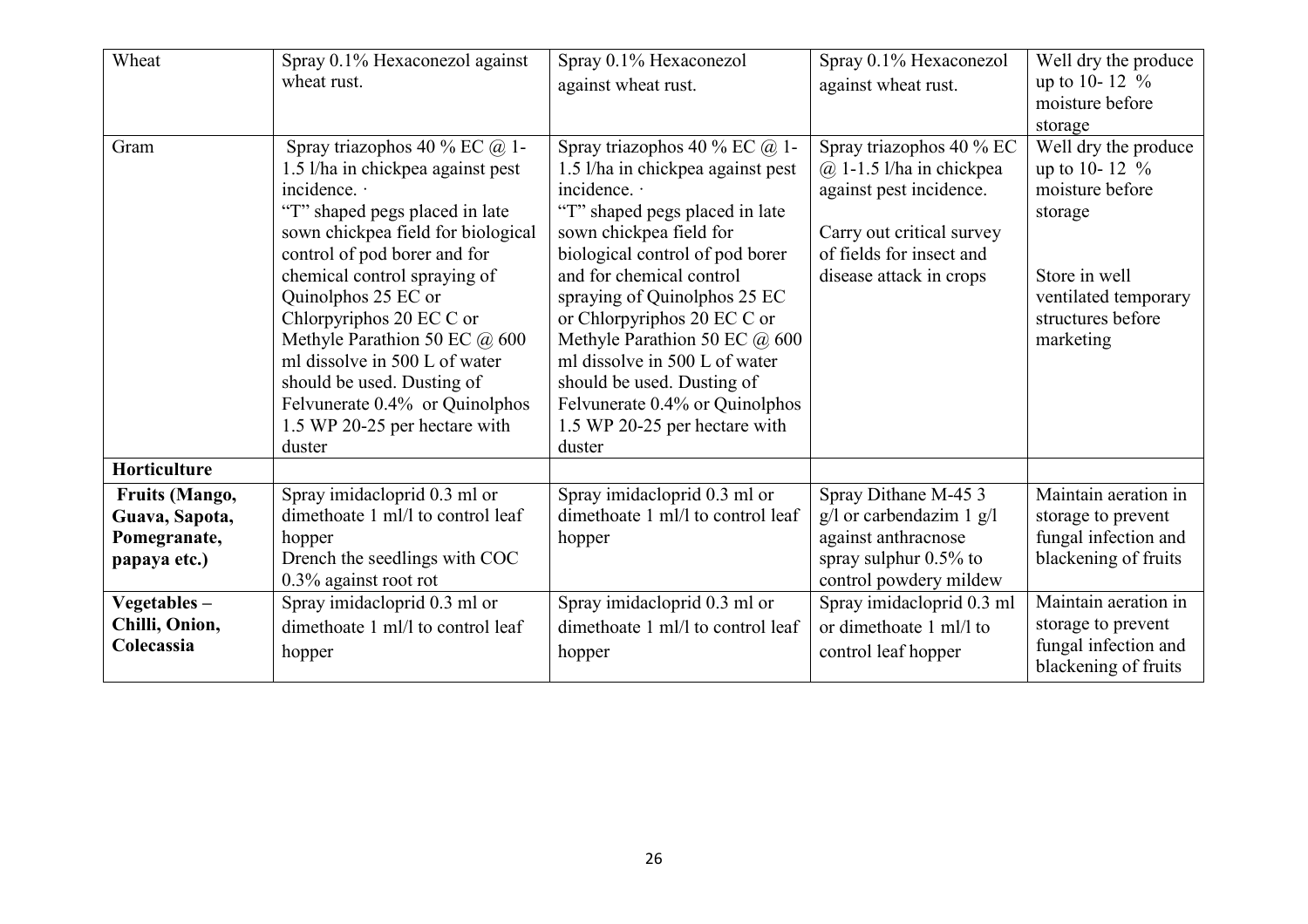### 2.3 Floods – Not Occurs

| <b>Extreme event type</b> | <b>Suggested contingency measure</b>                                           |                                                                                                                                                 |                                                                                                                                                     |                                                                                                                                     |  |  |
|---------------------------|--------------------------------------------------------------------------------|-------------------------------------------------------------------------------------------------------------------------------------------------|-----------------------------------------------------------------------------------------------------------------------------------------------------|-------------------------------------------------------------------------------------------------------------------------------------|--|--|
|                           | Seedling / nursery stage                                                       | <b>Vegetative stage</b>                                                                                                                         | <b>Reproductive stage</b>                                                                                                                           | At harvest                                                                                                                          |  |  |
|                           |                                                                                | 3                                                                                                                                               |                                                                                                                                                     | 5                                                                                                                                   |  |  |
| <b>Heat Wave</b>          |                                                                                |                                                                                                                                                 |                                                                                                                                                     |                                                                                                                                     |  |  |
| Wheat                     | Light irrigation<br>Provision of Wind breaks                                   | Light irrigation                                                                                                                                | Light irrigation                                                                                                                                    | Harvest at physiological<br>maturity                                                                                                |  |  |
| Chickpea                  | $-do-$                                                                         | $-do-$                                                                                                                                          | $-do-$                                                                                                                                              | $-do-$                                                                                                                              |  |  |
| Horticulture              |                                                                                |                                                                                                                                                 |                                                                                                                                                     |                                                                                                                                     |  |  |
| Fruits                    | -Protect the seedlings by<br>providing the shed<br>-Arrangement of wind breaks | -Bordeaux paste to exposed<br>bark .branches of the tree to<br>protect from Sun scorching<br>- Mulching arrund the base<br>of trunk of the tree | -Bordeaux paste to exposed<br>bark<br>branches of the tree to<br>protect from<br>Sun scorching<br>-Mulching arrund the base<br>of trunk of the tree | Harvesting of crop as<br>early as possible and<br>marketed or keep in cold<br>store<br>-Store the produce in shed<br>or safe place. |  |  |
| Vegetables                | -Protect the seedlings by<br>providing the shed<br>-Arrangement of wind breaks | Light irrigation at night<br>hours                                                                                                              | Application of N-fertilizers                                                                                                                        | Harvest and marketed as<br>early as possible                                                                                        |  |  |
| <b>Cold wave</b>          |                                                                                |                                                                                                                                                 |                                                                                                                                                     |                                                                                                                                     |  |  |
| Chick pea                 | Light irrigation<br>Smoking during night                                       | Light irrigation<br>Smoking during night                                                                                                        | Light irrigation<br>Smoking during night                                                                                                            | Harvest at physiological<br>maturity                                                                                                |  |  |
| Wheat                     | $-do-$                                                                         | $-do-$                                                                                                                                          | $-do-$                                                                                                                                              | $-do-$                                                                                                                              |  |  |
| Horticulture              |                                                                                |                                                                                                                                                 |                                                                                                                                                     |                                                                                                                                     |  |  |
| Fruits                    | -Protect the seedlings by<br>providing the shed net                            | -Bordeaux paste to exposed<br>bark branches of the tree to<br>protect from Sun scorching<br>- Mulching around the base<br>of trunk of the tree  | -Bordeaux paste to exposed<br>bark. branches of the tree<br>to protect from Sun<br>scorching<br>-Mulching around the base<br>of trunk of the tree   | Harvesting of crop as<br>early as possible and<br>marketed or keep in cold<br>store<br>-Store the produce in shed<br>or safe place  |  |  |

#### 2.4 Extreme events: Heat wave / Cold wave/Frost/ Hailstorm /Cyclone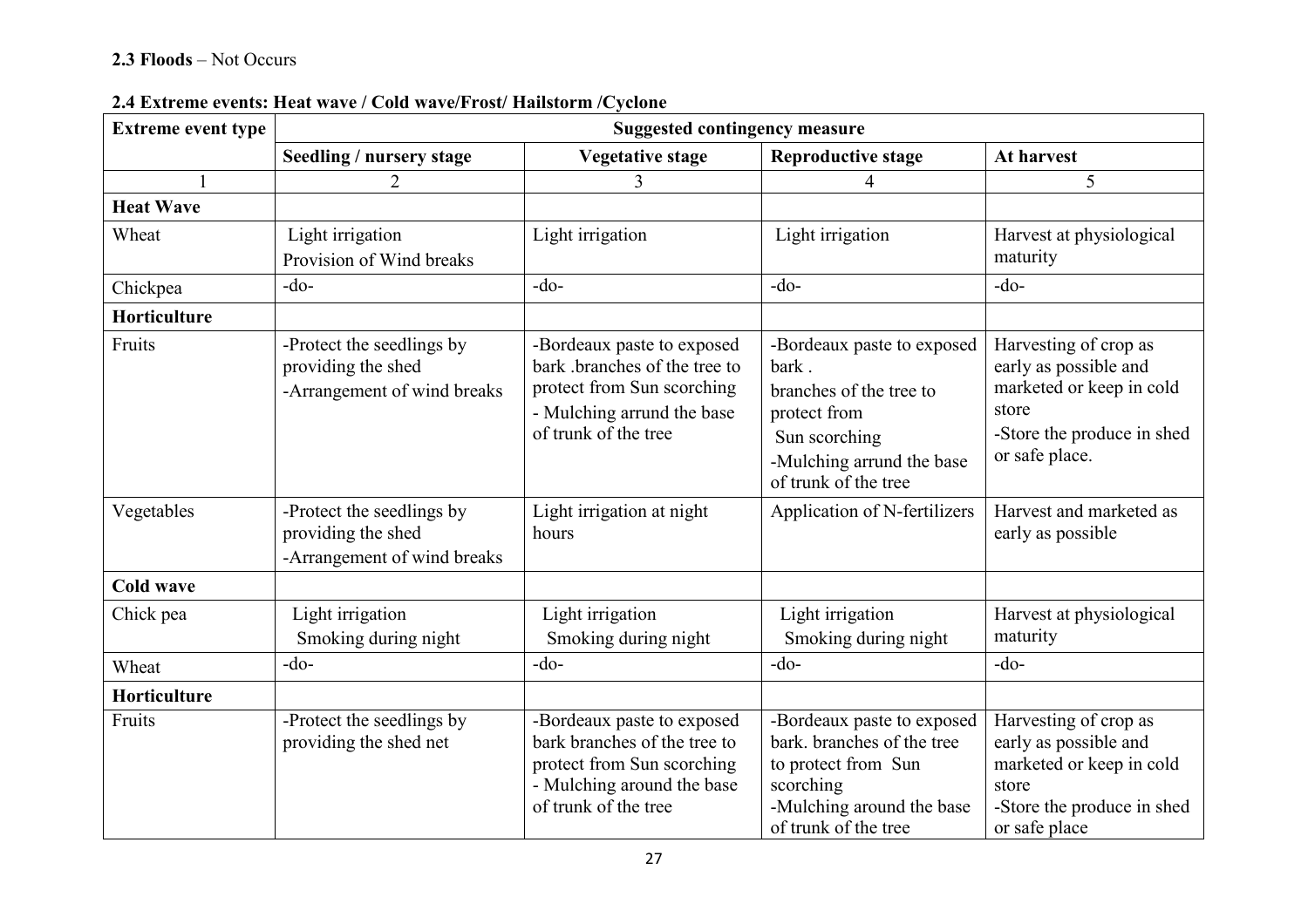| Vegetables       | -Protect the seedlings by<br>providing the shed net | Light irrigation morning /<br>evening time | Application of N-fertilizers             | Harvest and marketed as<br>early as possible                                                                                        |
|------------------|-----------------------------------------------------|--------------------------------------------|------------------------------------------|-------------------------------------------------------------------------------------------------------------------------------------|
| Frost            |                                                     |                                            |                                          |                                                                                                                                     |
| Wheat            | $-do-$                                              | $-do-$                                     | $-do-$                                   | Harvest at physiological<br>maturity                                                                                                |
| Chick pea        | $-do-$                                              | $-do-$                                     | $-do-$                                   | $-do-$                                                                                                                              |
| Horticulture     |                                                     |                                            |                                          |                                                                                                                                     |
| Fruits           | Light irrigation<br>Smoking during night            | Light irrigation<br>Smoking during night   | Light irrigation<br>Smoking during night | Harvesting of crop as<br>early as possible and<br>marketed or keep in cold<br>store<br>-Store the produce in shed<br>or safe place. |
| Vegetables       | $-do-$                                              | $-do-$                                     | $-do-$                                   | Harvest and marketed as<br>early as possible                                                                                        |
| <b>Hailstorm</b> |                                                     |                                            |                                          |                                                                                                                                     |
| Wheat            | $\blacksquare$                                      | $\blacksquare$                             | Protect the crop from<br>rodents attack  | Keep the produce in<br>protected area preferably<br>under the roof                                                                  |
| Chick pea        | $\overline{\phantom{a}}$                            | $\blacksquare$                             | $-do-$                                   | $-do-$                                                                                                                              |
| Horticulture     |                                                     |                                            |                                          | $-do-$                                                                                                                              |
| Fruits           | Provide the shed                                    | $\overline{a}$                             | $\blacksquare$                           | $-do-$                                                                                                                              |
| Vegetables       | $-do-$                                              | $\overline{a}$                             | $\overline{\phantom{a}}$                 | $-do-$                                                                                                                              |
|                  | <b>Cyclone: Not occur in the district</b>           |                                            |                                          |                                                                                                                                     |
| Horticulture     |                                                     |                                            |                                          |                                                                                                                                     |
| (specify)        |                                                     |                                            |                                          |                                                                                                                                     |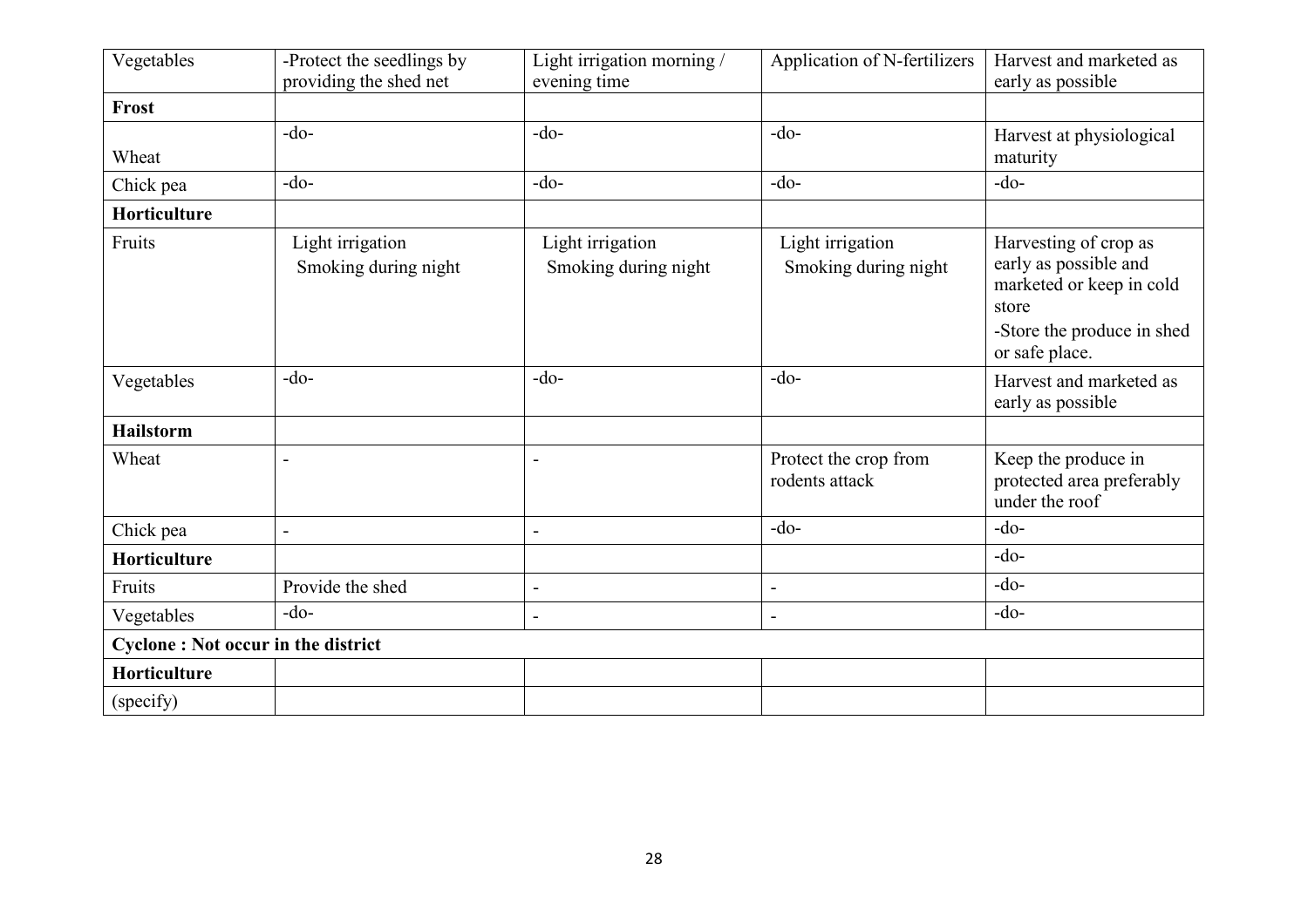2.2.5 Contingent strategies for Livestock, Poultry & Fisheries

## 2.5.1 Livestock

| <b>Drought</b>                   | <b>Suggested contingency measures</b>                                                                                                                    |                                                                                                                                                                                                                                                                                                                                                                                                                                                                                                              |                                                                                                                                                                                                                                               |
|----------------------------------|----------------------------------------------------------------------------------------------------------------------------------------------------------|--------------------------------------------------------------------------------------------------------------------------------------------------------------------------------------------------------------------------------------------------------------------------------------------------------------------------------------------------------------------------------------------------------------------------------------------------------------------------------------------------------------|-----------------------------------------------------------------------------------------------------------------------------------------------------------------------------------------------------------------------------------------------|
|                                  | <b>Before the event</b>                                                                                                                                  | During the event                                                                                                                                                                                                                                                                                                                                                                                                                                                                                             | After the event                                                                                                                                                                                                                               |
|                                  |                                                                                                                                                          |                                                                                                                                                                                                                                                                                                                                                                                                                                                                                                              |                                                                                                                                                                                                                                               |
| Feed and fodder<br>availability  | Adoption of fodder bank,<br>Use of surplus fodder for silage,<br>Urea treatment: 4kg Urea 75 litter of<br>$\bullet$<br>water 100 kg fodder.<br>Insurance | Use of reserve fodder<br>$\bullet$<br>Use of stored silage<br>$\bullet$<br><b>Balance</b> ration<br>$\bullet$<br>Use of chaffed fodder<br>$\bullet$<br>Transportation of fodder from<br>$\bullet$<br>adjoining districts if excess there<br>Use unconventional feeds as a<br>$\bullet$<br>source of roughage,<br>use urea treated roughage,<br>$\bullet$<br>use urea molasses block as a<br>$\bullet$<br>source of nitrogen and energy.<br>Use low quality processed with<br>mild acid and alkali treatment. | Feeding green feed/fodder<br>$\bullet$<br>and conventional feed.<br>Regularly sprinkling of water<br>on live stock body.<br>Use of wet bhusa.<br>$\bullet$<br>Availing the insurance.<br>$\bullet$<br>Separation of unproductive<br>livestock |
| Drinking water                   | • Provision of hygienic supply of water<br>• Storage of water in the tank for<br>drinking<br>• Excavations of bore wells.                                | • Judicious use of stored water.<br>• Use of potassium permanganate<br>$1$ ppm,<br>• Heat treatment of Water before<br>use.                                                                                                                                                                                                                                                                                                                                                                                  | • Ensure the cleanlinell of<br>drinking water<br>• Water treated with quick lime                                                                                                                                                              |
| Health and disease<br>management | • Deworming,<br>• Regular vaccination of HS, BQ and<br><b>FMD</b><br>• Provision of mineral mixture                                                      | • Treatment of sick animal through<br>camp.<br>• Isolation of sick animals                                                                                                                                                                                                                                                                                                                                                                                                                                   | • Culling of sick animal<br>$\bullet$ Vaccination & deworming                                                                                                                                                                                 |
| Drinking water                   | Arrange clean and potable water supply for<br>all the cattle camps in accordance with the<br>total number of cattle admitted in these<br>camps           | Arrange clean and potable water supply<br>for all the cattle camps in accordance<br>with the total number of cattle admitted<br>in these camps                                                                                                                                                                                                                                                                                                                                                               | Arrange clean and potable water<br>supply for all the cattle camps in<br>accordance with the total number of<br>cattle admitted in these camps                                                                                                |
| Health and disease<br>management | Vaccination should be done well in<br>advance. The hygiene should be given top<br>priority                                                               | Keep animals under shade to the extent<br>possible. The hygiene should be given<br>top priority                                                                                                                                                                                                                                                                                                                                                                                                              | Keep animals under shade to the<br>extent possible. The hygiene should<br>be given top priority                                                                                                                                               |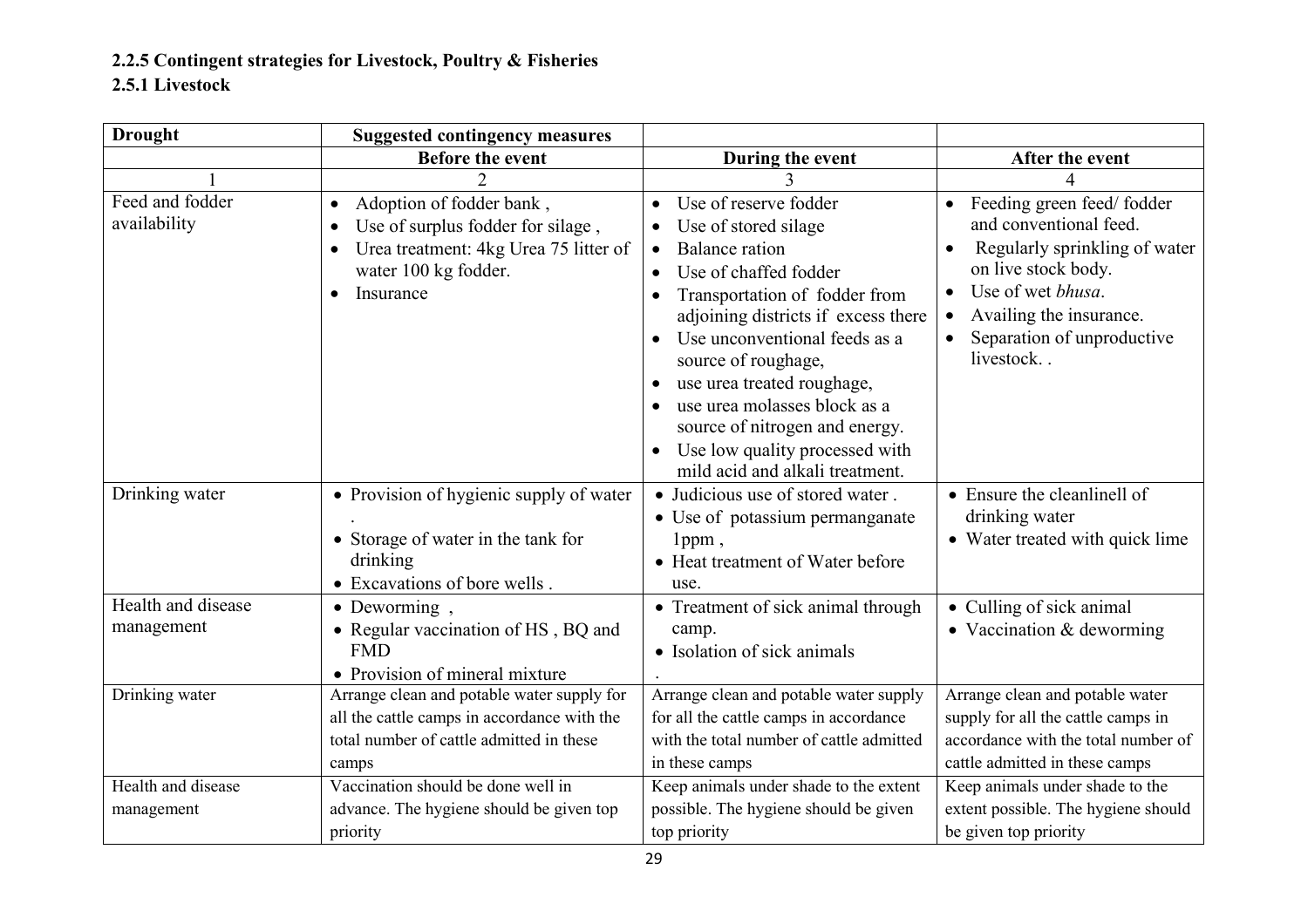| <b>Cyclone Not Occurs</b>         |                                                                                                                                                                                                 |                                                                                                                                               |                                                                                                                      |
|-----------------------------------|-------------------------------------------------------------------------------------------------------------------------------------------------------------------------------------------------|-----------------------------------------------------------------------------------------------------------------------------------------------|----------------------------------------------------------------------------------------------------------------------|
| Heat wave and cold wave           |                                                                                                                                                                                                 |                                                                                                                                               |                                                                                                                      |
| <b>Cold wave</b>                  |                                                                                                                                                                                                 |                                                                                                                                               |                                                                                                                      |
| Shelter/environment<br>management | • House of animal should be N-S<br>direction<br>• Plan of proper housing,<br>• Collection of waste gunny bags for<br>shelter                                                                    | • Availability of full sun rays in<br>animal shed, keep animal body<br>warm<br>• Use of gunny bags to cover the<br>windows during night hours | Adopt curative measures to<br>obtain the milk production<br>level<br>Keep environment uniformly<br>to recover animal |
| Health and disease<br>management  | • Ensure storage of antibiotics, B-<br>complex, liver tonic, anti-<br>inflammatory drugs, anti-stress drugs,<br>vaccines etc for the event<br>• Storage for balanced ration                     | • Treatment of sick animals<br>• Balanced ration<br>• Use of warm water<br>• Inhalation of <i>Eucalyptus</i> water                            | Vaccination & deworming<br>Culling of sick animals                                                                   |
| <b>Heat wave</b>                  |                                                                                                                                                                                                 |                                                                                                                                               |                                                                                                                      |
| Shelter/environment<br>management | • Provision of proper shade<br>• Provision of trees<br>• Reflector paints over roof, two times<br>bathing of animals.                                                                           | • Provision of cold water<br>• Keep environment uniformly to<br>recover animal                                                                | • Vaccination $&$ deworming                                                                                          |
| Health and disease<br>management  | • Ensure storage of antibiotics, B-<br>complex, liver tonic, anti-<br>inflammatory drugs, anti-stress drugs,<br>vaccines etc for the event<br>• - Use suitable drugs depending on<br>condition. | Vaccination & deworming                                                                                                                       |                                                                                                                      |

based on forewarning wherever available.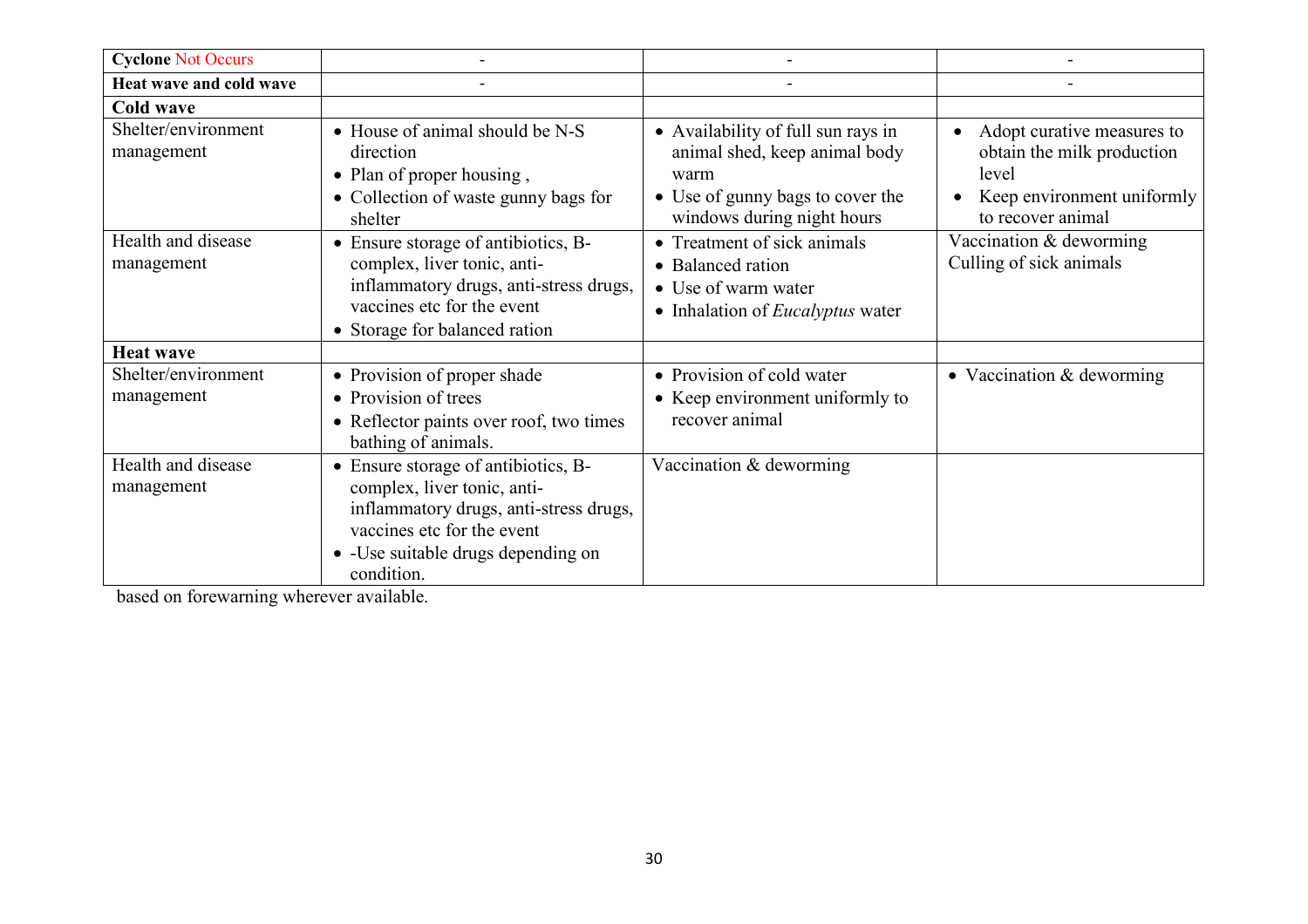### 2.5.2 Poultry

|                                  | <b>Suggested contingency measure</b>                                                          |                                                                                                                                                                                                                                                                     |                                                       |
|----------------------------------|-----------------------------------------------------------------------------------------------|---------------------------------------------------------------------------------------------------------------------------------------------------------------------------------------------------------------------------------------------------------------------|-------------------------------------------------------|
|                                  | Before the event <sup>s</sup>                                                                 | During the event                                                                                                                                                                                                                                                    | After the event                                       |
|                                  | 2                                                                                             | 3                                                                                                                                                                                                                                                                   | 4                                                     |
| <b>Drought</b>                   |                                                                                               |                                                                                                                                                                                                                                                                     |                                                       |
| <b>Drought</b>                   | Insurance of birds                                                                            | Keep watch on mortality and adopt measures                                                                                                                                                                                                                          | Materialized the benefit of<br><i>nsurance</i>        |
| Shortage of feed<br>ingredients  | -Storage of food ingredients                                                                  | Mineral mixture feeding, use unconven-tional feed<br>in feeding of poultry ration, use animal protein<br>source like fish meal, silk worm pupa, blood meal<br>by products of slaughter house etc, ration should<br>be made from locally available feed ingredients. | Feeding high quality<br>balance fee                   |
| Drinking water                   | -Storage of Sanitized<br>drinking water                                                       | Judicious use of stored water                                                                                                                                                                                                                                       | Fresh drinking water                                  |
| Health and disease<br>management | • Deworming<br>• Vaccination<br>• Deticking of shed<br>• Provision of rapid growing<br>strain | Use of high weight gain breeding stock<br>Treatment of sick birds                                                                                                                                                                                                   | Vaccination and<br>deworming<br>Culling of sick birds |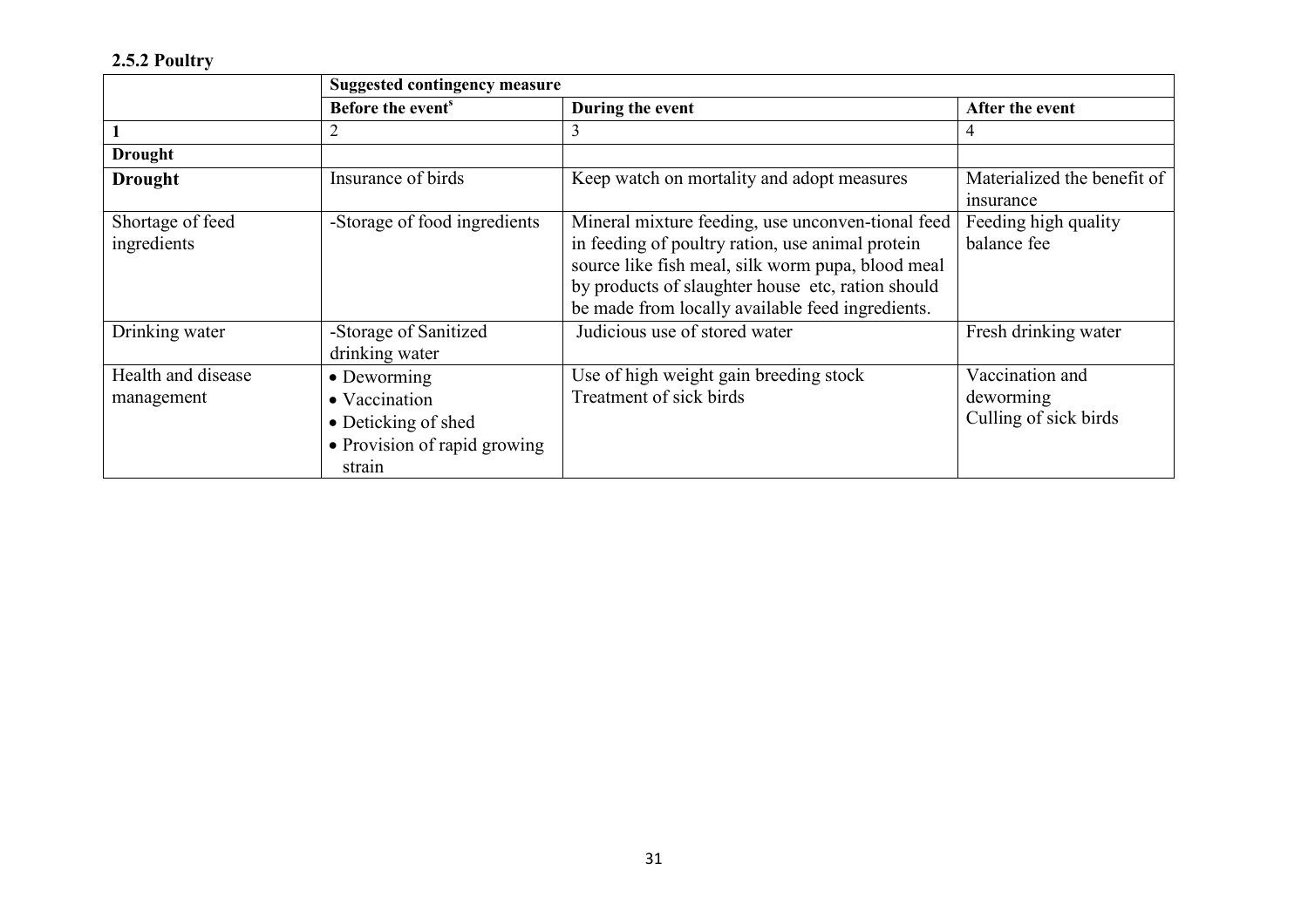|                                                                                    | <b>Suggested contingency measures</b>                                                                                                                    |                                                                                                                                                                                                                                     |                                                                                                                                                                                                                                             |
|------------------------------------------------------------------------------------|----------------------------------------------------------------------------------------------------------------------------------------------------------|-------------------------------------------------------------------------------------------------------------------------------------------------------------------------------------------------------------------------------------|---------------------------------------------------------------------------------------------------------------------------------------------------------------------------------------------------------------------------------------------|
|                                                                                    | <b>Before the event</b>                                                                                                                                  | During the event                                                                                                                                                                                                                    | After the event                                                                                                                                                                                                                             |
|                                                                                    | $\overline{2}$                                                                                                                                           | 3                                                                                                                                                                                                                                   | 4                                                                                                                                                                                                                                           |
| 1) Drought                                                                         |                                                                                                                                                          |                                                                                                                                                                                                                                     |                                                                                                                                                                                                                                             |
| A. Capture                                                                         | <b>NA</b>                                                                                                                                                |                                                                                                                                                                                                                                     |                                                                                                                                                                                                                                             |
| Marine                                                                             | <b>NA</b>                                                                                                                                                |                                                                                                                                                                                                                                     | $\overline{a}$                                                                                                                                                                                                                              |
| Inland                                                                             | <b>NA</b>                                                                                                                                                |                                                                                                                                                                                                                                     |                                                                                                                                                                                                                                             |
| (i) Shallow water depth due to<br>insufficient rains/inflow                        | • All the fish should be<br>marketed<br>• Shifting of small sized fishes<br>to i small storage water bodies<br>such as Plastic or cemented<br>structures | • Harvesting of fish<br>• Shifting of small sized fishes to<br>in small storage water bodies<br>such as Plastic or cemented<br>structures<br>• Provision of net-shed over the<br>tank<br>• Dry ponds should be treated<br>with lime | • - Safe disposal of first event of runoff<br>for storage of only clean water<br>• Waste ware should be protected by<br>net for stay of fishes in the tank.<br>• After onset of monsoon and ponds fill<br>with water seedling the fish seed |
| (ii Impact of heat and salt load<br>build up in ponds / change in<br>water quality | Apply the lime to neutralize the<br>concentrated water                                                                                                   | Apply the lime to neutralize the<br>concentrated water                                                                                                                                                                              | • Safe disposal of first event of runoff<br>for storage of only clean water<br>• Waste ware should be protected by<br>net for stay of fishes in the tank.<br>• After onset of monsoon and ponds<br>fill with water seedling the fish seed   |
| <b>B.</b> Aquaculture                                                              |                                                                                                                                                          |                                                                                                                                                                                                                                     |                                                                                                                                                                                                                                             |
| (i) Shallow water in ponds due<br>to insufficient rains/inflow                     | $\blacksquare$                                                                                                                                           | Aeration                                                                                                                                                                                                                            | Rain Gun (Oxygen)                                                                                                                                                                                                                           |
| (ii) Impact of salt load build up<br>in ponds / change in water<br>quality         |                                                                                                                                                          |                                                                                                                                                                                                                                     |                                                                                                                                                                                                                                             |
| 2) Floods                                                                          |                                                                                                                                                          |                                                                                                                                                                                                                                     |                                                                                                                                                                                                                                             |
| <b>NA</b>                                                                          |                                                                                                                                                          |                                                                                                                                                                                                                                     |                                                                                                                                                                                                                                             |